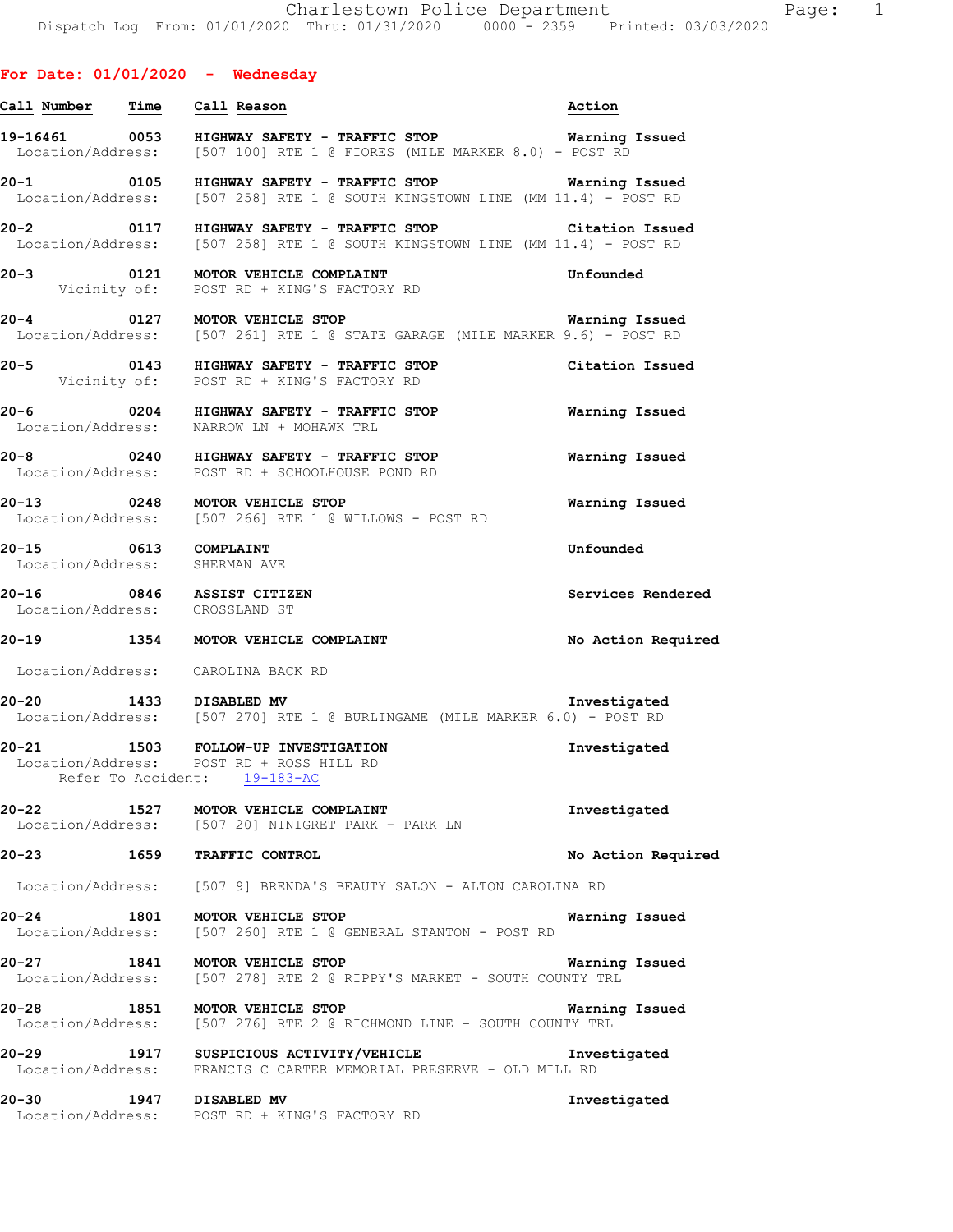**20-35 2127 MVA - W/Injury/Fluid/Hazard Arrest(s) Made**  Location/Address: SOUTH COUNTY TRL + MAPLE LAKE FARM RD Refer To Accident: 20-1-AC Refer To Arrest: 20-1-AR Arrest: GALL, ALYSSA Address: 92 CARDINAL LN CHARLESTOWN, RI<br>Age: 22 Age:<br>:Charges DUI/DRUGS/ALCOHOL/1ST OFFENSE - B.A.C. UNKNOWN Refusal to Submit to Chemical Test - 2nd Violation Within 5 Years Driving after denial, suspension or revocation of license - 1st Offense

### **For Date: 01/02/2020 - Thursday**

| 20-44 0632 ASSIST CITIZEN                                  |      |                                                                                                                                                                  | No Action Required |
|------------------------------------------------------------|------|------------------------------------------------------------------------------------------------------------------------------------------------------------------|--------------------|
|                                                            |      | Location/Address: [507 318] EAST BEACH STATE PARKING LOT - EAST BEACH RD                                                                                         |                    |
|                                                            |      | 20-45 0830 MOTOR VEHICLE STOP<br>Location/Address: POST RD + FALCONE LN                                                                                          | Warning Issued     |
|                                                            |      | 20-46 0902 POLICE TRANSPORT<br>Location/Address: [507 642] CHARLESTOWN POLICE DEPARTMENT - OLD POST RD                                                           | Services Rendered  |
| Vicinity of: POST RD                                       |      | 20-47 0950 MOTOR VEHICLE STOP                                                                                                                                    | Citation Issued    |
| 20-48                                                      |      | 20-48 1017 MOTOR VEHICLE STOP<br>Location/Address: POST RD + SCHOOLHOUSE POND RD                                                                                 | Citation Issued    |
|                                                            |      | 20-49 1033 MOTOR VEHICLE STOP<br>Location/Address: POST RD + KING'S FACTORY RD                                                                                   | Citation Issued    |
|                                                            |      | 20-50 1042 MOTOR VEHICLE STOP<br>Location/Address: [507 266] RTE 1 @ WILLOWS - POST RD                                                                           | Warning Issued     |
|                                                            |      | 20-52 1046 MOTOR VEHICLE STOP MORE MARKER 6.0) - POST RD Location/Address: [507 270] RTE 1 @ BURLINGAME (MILE MARKER 6.0) - POST RD                              | Warning Issued     |
|                                                            |      | 20-53 1200 DIS CONDUCT / FIGHT<br>Location/Address: [507 72] CUMBERLAND FARMS - OLD POST RD<br>Refer To Incident: 20-1-OF                                        | Report Taken       |
|                                                            |      | 20-55 1539 MOTOR VEHICLE STOP<br>Location/Address: POST RD + KING'S FACTORY RD                                                                                   | Warning Issued     |
| 20-56 1639 ASSIST CITIZEN<br>Location/Address: PROSSER TRL |      |                                                                                                                                                                  | Services Rendered  |
| 20-57                                                      |      | 1655 OFFICER WANTED<br>Location/Address: [507 642] CHARLESTOWN POLICE DEPARTMENT - OLD POST RD<br>Refer To Incident: 20-2-OF                                     | Report Taken       |
|                                                            |      | 20-58 1726 MOTOR VEHICLE STOP<br>Location/Address: OLD POST RD + FORT NINIGRET RD                                                                                | Warning Issued     |
|                                                            |      | 20-61 1836 MOTOR VEHICLE STOP<br>Location/Address: [507 914] MILE MARKER 6.8 - WILDFLOWER RD                                                                     | Warning Issued     |
| $20 - 64$<br>Location/Address:                             | 1919 | ASSIST OTHER POLICE DEPT<br>LIISA DR                                                                                                                             | Services Rendered  |
| 20-65<br>Location/Address:<br>Refer To Arrest:             | 1933 | DOMESTIC/Assault/Diso/Other<br>ALTON CAROLINA RD<br>$20 - 2 - AR$                                                                                                | Arrest(s) Made     |
| Arrest:<br>Address:<br>Charges:                            | Age: | HOAG, SHAWN E<br>660 ALTON CAROLINA RD<br>CHARLESTOWN, RI<br>24<br>DOMESTIC-FELONY ASSAULT<br>CARRYING A WEAPON WHILE INTOXICATED<br>DOMESTIC-DISORDERLY CONDUCT |                    |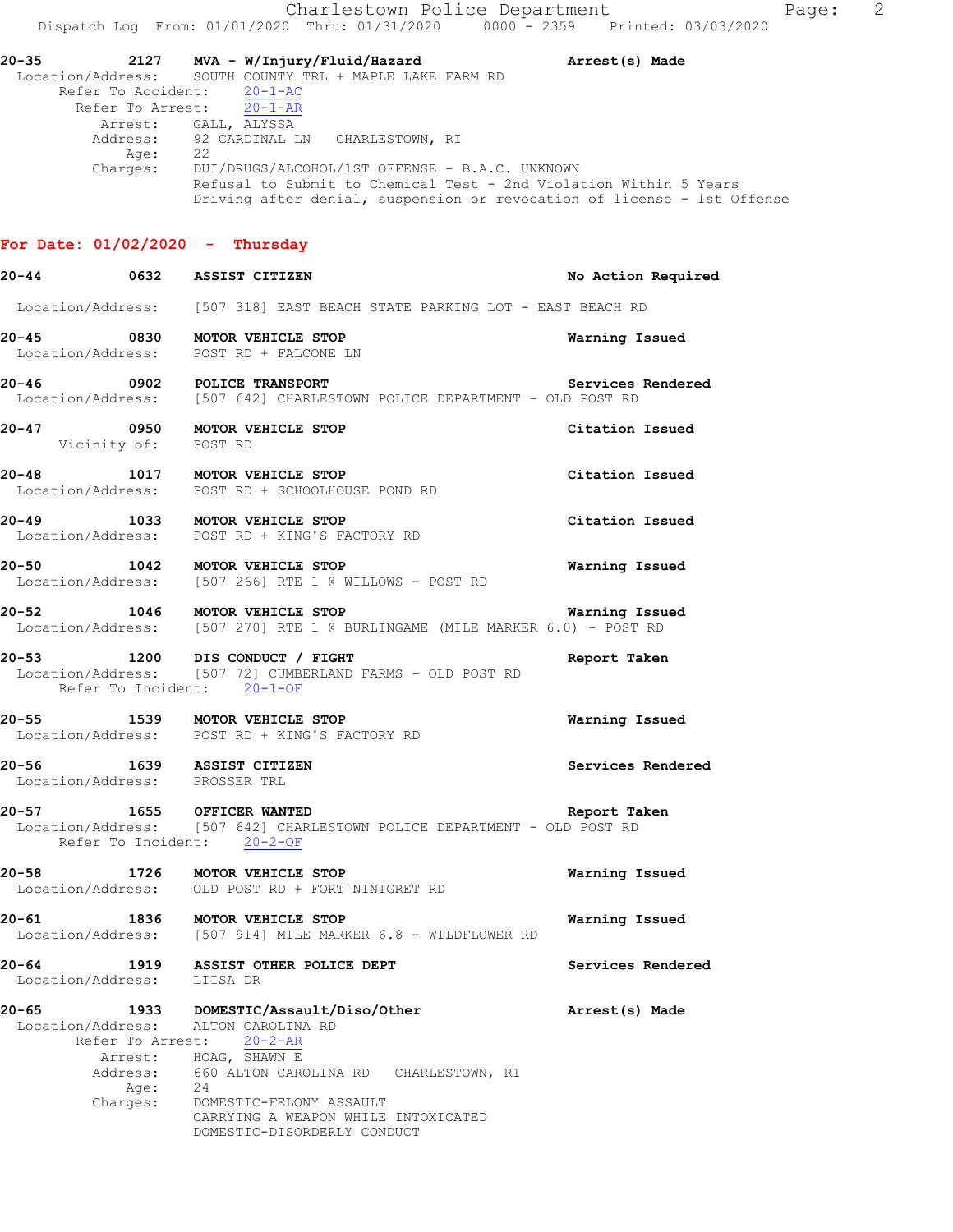|       |         | Charlestown Police Department<br>Dispatch Log From: 01/01/2020 Thru: 01/31/2020 0000 - 2359 Printed: 03/03/2020 | Page:                    | 3 |
|-------|---------|-----------------------------------------------------------------------------------------------------------------|--------------------------|---|
|       |         | DOMESTIC-SIMPLE ASSAULT/BATTERY                                                                                 |                          |   |
| 20-66 |         | 1948 PSYCHOLOGICAL EMERGENCY                                                                                    | No Action Required       |   |
|       |         | Location/Address: ALTON CAROLINA RD                                                                             |                          |   |
| 20-68 |         | 2131 FOLLOW-UP INVESTIGATION<br>Location/Address: [507 642] CHARLESTOWN POLICE DEPARTMENT - OLD POST RD         | Investigated             |   |
|       |         | 20-69 2333 MOTOR VEHICLE STOP<br>Location/Address: [507 100] RTE 1 @ FIORES (MILE MARKER 8.0) - POST RD         | Warning Issued           |   |
| 20-70 |         | 2346 MOTOR VEHICLE STOP<br>Location/Address: POST RD + SCHOOLHOUSE POND RD<br>Refer To Summons: 20-3-AR         | Arrest(s) Made           |   |
|       |         | Summons: ELSAW, AKEEM B<br>Address: 8 S JOSEPH ST WESTERLY, RI                                                  |                          |   |
|       | Age: 27 | Charges: Driving after denial, suspension or revocation of license - 1st Offense                                |                          |   |
|       |         |                                                                                                                 |                          |   |
|       |         | For Date: $01/03/2020 -$ Friday                                                                                 |                          |   |
| 20-77 |         | 0612 MOTOR VEHICLE STOP<br>Location/Address: POST RD + SCHOOLHOUSE POND RD                                      | Citation Issued          |   |
| 20-80 |         | 0937 POLICE TRANSPORT<br>Location/Address: [507 642] CHARLESTOWN POLICE DEPARTMENT - OLD POST RD                | Services Rendered        |   |
| 20-84 |         | 1433 FIRE, OTHER<br>Location/Address: COUNTRY DR                                                                | Investigated             |   |
| 20-86 |         | 1507 MOTOR VEHICLE STOP                                                                                         | No Action Required       |   |
|       |         | Location/Address: POST RD + KING'S FACTORY RD                                                                   |                          |   |
| 20-87 |         | 1547 FOLLOW-UP INVESTIGATION                                                                                    | No Action Required       |   |
|       |         | Location/Address: OLD POST RD                                                                                   |                          |   |
| 20-88 |         | 1627 FOLLOW-UP INVESTIGATION<br>Location/Address: [507 642] CHARLESTOWN POLICE DEPARTMENT - OLD POST RD         | Investigated             |   |
| 20-91 |         | 1809 MOTOR VEHICLE STOP<br>Location/Address: POST RD + PROSSER TRL                                              | Warning Issued           |   |
| 20-92 |         | 1921 MOTOR VEHICLE STOP<br>Location: [507 332] AMTRAK RAILROAD - BURDICKVILLE SECTION                           | Investigated             |   |
| 20-93 |         | 2019 ASSIST OTHER POLICE DEPT<br>Location/Address: [507 276] RTE 2 @ RICHMOND LINE - SOUTH COUNTY TRL           | Services Rendered        |   |
| 20-95 |         | 2050 MOTOR VEHICLE STOP<br>Location/Address: [507 258] RTE 1 @ SOUTH KINGSTOWN LINE (MM 11.4) - POST RD         | Warning Issued           |   |
|       |         | 20-96 2058 MOTOR VEHICLE STOP<br>Location/Address: POST RD + KING'S FACTORY RD                                  | Warning Issued           |   |
|       |         | 20-99 2142 MOTOR VEHICLE STOP<br>Location/Address: POST RD + SCHOOLHOUSE POND RD                                | Warning Issued           |   |
|       |         | For Date: $01/04/2020 -$ Saturday                                                                               |                          |   |
|       |         | 20-101 0007 TRAFFIC CONTROL<br>Location/Address: WESTERLY LINE - POST RD + WARREN RD                            | Services Rendered        |   |
|       |         | 20-112 0115 ALARM, BURGLAR                                                                                      | Building Checked/Secured |   |

Location/Address: BLUEBERRY LN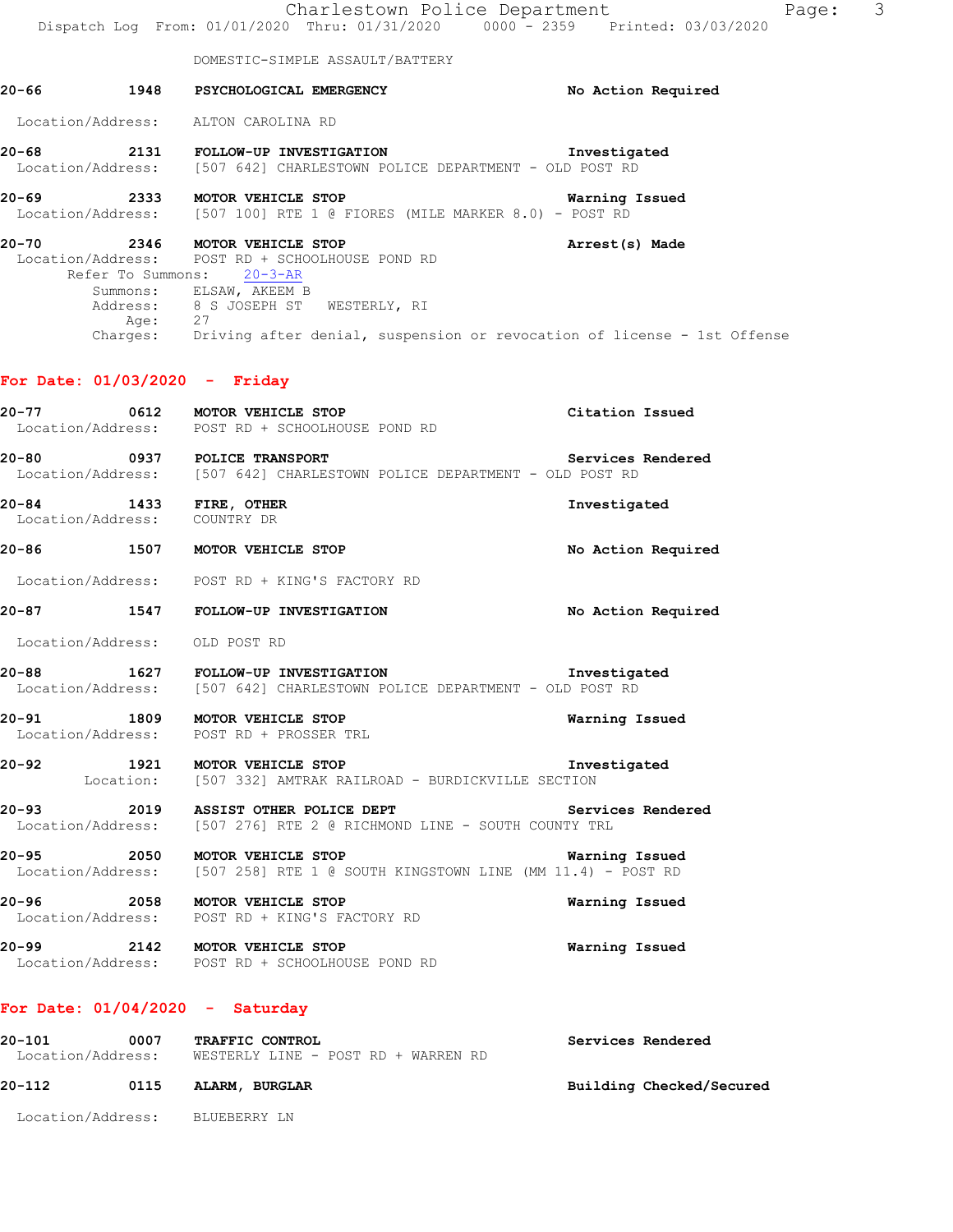|                                  | Charlestown Police Department<br>Dispatch Log From: 01/01/2020 Thru: 01/31/2020 0000 - 2359 Printed: 03/03/2020               | Page:                   | $\overline{4}$ |
|----------------------------------|-------------------------------------------------------------------------------------------------------------------------------|-------------------------|----------------|
|                                  | 20-118 0742 ASSIST ELDERLY Services Rendere<br>Location/Address: [507 309] RTE 1A @ CROSS MILLS FIRE DEPARTMENT - OLD POST RD | Services Rendered       |                |
|                                  | 20-119 0802 MOTOR VEHICLE STOP<br>Location/Address: POST RD + SCHOOLHOUSE POND RD                                             | Citation Issued         |                |
|                                  | 20-120 0841 MOTOR VEHICLE STOP<br>Vicinity of: [507 374] SAINT MARYS CHURCH - CAROLINA BACK RD                                | Warning Issued          |                |
| 20-121 1018 DISABLED MV          | Location/Address: [507 321] CHARLESTOWN BEACH - CHARLESTOWN BEACH RD                                                          | Services Rendered       |                |
|                                  | 20-124 1405 FIRE, STRUCTURE<br>Location/Address: SOUTH COUNTY TRL                                                             | Extinquished            |                |
|                                  | 20-125 1521 ASSIST OTHER POLICE DEPT                                                                                          | No Action Required      |                |
| Location/Address: LAND HARBOR DR |                                                                                                                               |                         |                |
| 20-126 1751 ALARM, BURGLAR       | Location/Address: SOUTH COUNTY TRL                                                                                            | False Alarm             |                |
| Location/Address: HILLTOP DR     | 20-127 1806 SUSPICIOUS ACTIVITY/VEHICLE                                                                                       | Unfounded               |                |
|                                  | 20-128 1812 SUSPICIOUS ACTIVITY/VEHICLE Unfounded<br>Location/Address: [507 929] CHURCHWOODS HOUSING COMPLEX - OLD POST RD    |                         |                |
|                                  | 20-129 1920 PSYCHOLOGICAL EMERGENCY                                                                                           | Transported to Hospital |                |
|                                  | Location/Address: [507 435] SOUTH SHORE MENTAL HEALTH CHARLESTOWN HOUS - OLD POST RD                                          |                         |                |
|                                  | 20-130 2011 ASSIST OTHER POLICE DEPT<br>Location/Address: SOUTH ARNOLDA RD                                                    | Services Rendered       |                |
|                                  | 20-132 2322 SUSPICIOUS ACTIVITY/VEHICLE<br>Location/Address: SAND HILL RD                                                     | Investigated            |                |

# **For Date: 01/05/2020 - Sunday**

| $20 - 133$ |                  | 0101 OFFICER WANTED<br>Location/Address: SOUTH COUNTY TRL + CAROLINA BACK RD | Investigated    |
|------------|------------------|------------------------------------------------------------------------------|-----------------|
| 20-151     |                  | 0733 MOTOR VEHICLE STOP                                                      | Citation Issued |
|            |                  | Location/Address: POST RD + SCHOOLHOUSE POND RD                              |                 |
| 20-152     |                  | 0836 DOMESTIC/Assault/Diso/Other                                             | Arrest(s) Made  |
|            |                  | Location/Address: COLUMBIA HEIGHTS OVAL<br>Refer To Arrest: 20-4-AR          |                 |
|            |                  | Arrest: CHAMPLIN, GROVER D                                                   |                 |
|            |                  | Address: 70 COLUMBIA HEIGHTS OVAL CHARLESTOWN, RI                            |                 |
|            | Age: 24          |                                                                              |                 |
|            |                  | Charges: DOMESTIC-DISORDERLY CONDUCT                                         |                 |
|            |                  | DOMESTIC-SIMPLE ASSAULT/BATTERY                                              |                 |
|            | Refer To Arrest: | $20 - 5 - AR$                                                                |                 |
|            |                  | Arrest: CHAMPLIN, MARIO J                                                    |                 |
|            |                  | Address: 70 COLUMBIA HEIGHTS OVAL CHARLESTOWN, RI                            |                 |
|            | Age: 21          |                                                                              |                 |
|            |                  | Charges: DOMESTIC-DISORDERLY CONDUCT<br>DOMESTIC-SIMPLE ASSAULT/BATTERY      |                 |
|            | Refer To Arrest: | $20 - 6 - AR$                                                                |                 |
|            |                  | Arrest: CHAMPLIN, JAYLYN                                                     |                 |
|            |                  | Address: 70 COLUMBIA HEIGHTS OVAL CHARLESTOWN, RI                            |                 |
|            | Age: 19          |                                                                              |                 |
|            |                  | Charges: DOMESTIC-SIMPLE ASSAULT/BATTERY                                     |                 |
|            |                  | DOMESTIC-DISORDERLY CONDUCT                                                  |                 |
| $20 - 153$ |                  | 0854 LOST/STOLEN LICENSE PLATES                                              | Report Taken    |
|            |                  | Location/Address: OLD MILL RD                                                |                 |
|            |                  | Refer To Incident: 20-3-OF                                                   |                 |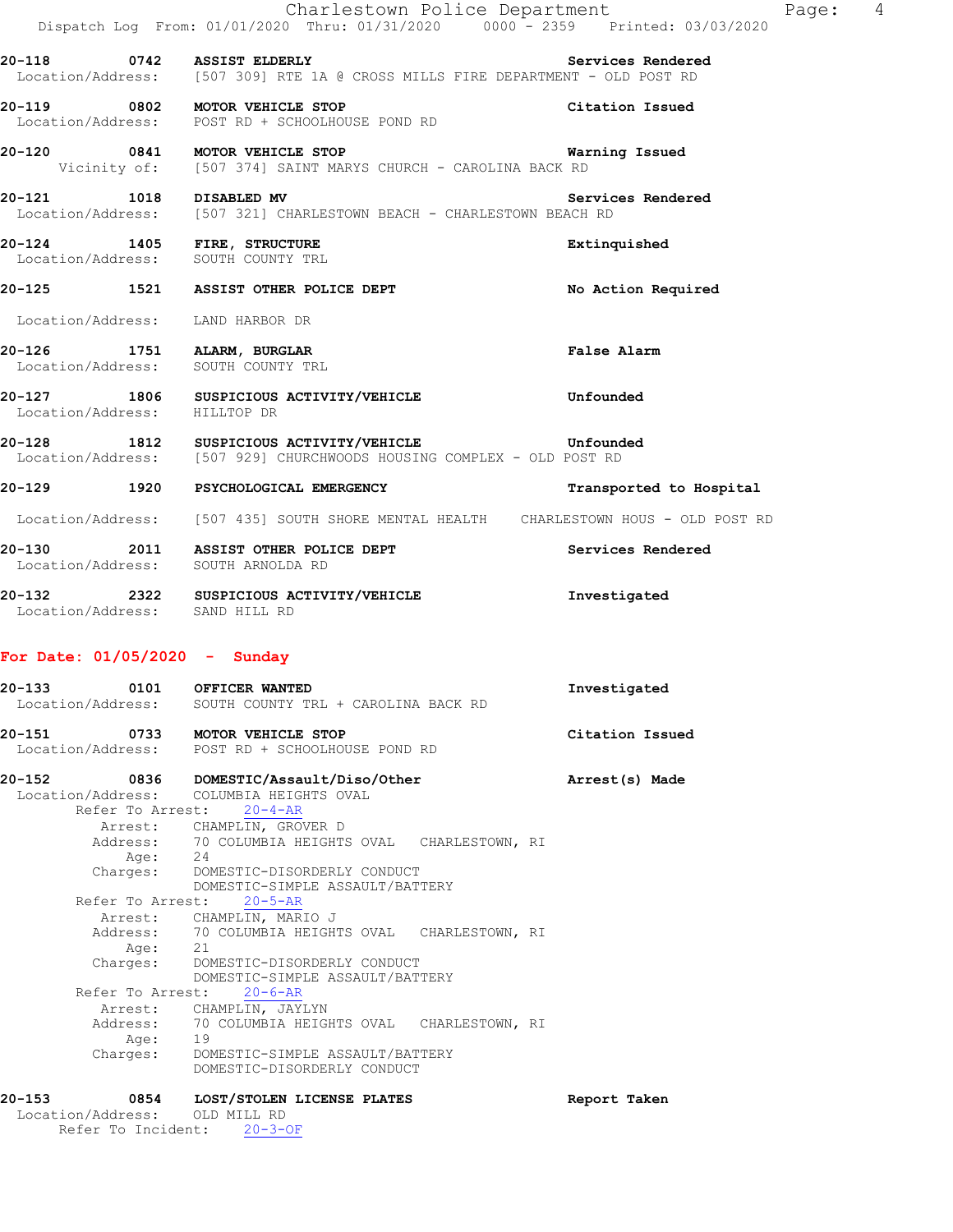| Printed: 03/03/2020 |  |
|---------------------|--|
|                     |  |

|        |                                 | 20-154 0942 ALARM, BURGLAR                                                                                                                                                                            | Building Checked/Secured      |
|--------|---------------------------------|-------------------------------------------------------------------------------------------------------------------------------------------------------------------------------------------------------|-------------------------------|
|        |                                 | Location/Address: [507 622] HANNA'S RD                                                                                                                                                                |                               |
|        |                                 | 20-156 1116 PSYCHOLOGICAL EMERGENCY                                                                                                                                                                   | Transported to Hospital       |
|        | Refer To Incident: 20-4-OF      | Vicinity of: SHANNOCK BAPTIST CHURCH - SHANNOCK RD                                                                                                                                                    |                               |
|        |                                 | 20-159 1523 SUSPICIOUS ACTIVITY/VEHICLE Threstigated<br>Vicinity of: [507 28] SIMPLE PEASURES - SOUTH COUNTY TRL                                                                                      |                               |
|        |                                 | 20-160 1558 MOTOR VEHICLE STOP<br>Location/Address: [507 284] RTE 91 @ RICHMOND LINE - ALTON CAROLINA RD                                                                                              | Warning Issued                |
|        |                                 | 20-161 1611 MOTOR VEHICLE STOP<br>Location/Address: CAROLINA BACK RD                                                                                                                                  | Citation Issued               |
|        |                                 | 20-162 1651 SUSPICIOUS ACTIVITY/VEHICLE<br>Location/Address: CEDAR SWAMP PATH                                                                                                                         | Could Not Locate              |
|        |                                 | 20-163 1743 ASSIST OTHER POLICE DEPT                                                                                                                                                                  | Taken/Refered to Other Agency |
|        |                                 | Location/Address: [507 275] RTE 1 @ WESTERLY LINE - POST RD                                                                                                                                           |                               |
|        |                                 | 20-164 2027 911 CALLS/False/Hang-Ups/Open Transported to Hospital                                                                                                                                     |                               |
|        | Location/Address: PROSSER TRL   |                                                                                                                                                                                                       |                               |
|        |                                 | 20-165 2141 MOTOR VEHICLE STOP<br>Vicinity of: [507 773] KING'S FACTORY RD                                                                                                                            | <b>Warning Issued</b>         |
|        | For Date: $01/06/2020 -$ Monday |                                                                                                                                                                                                       |                               |
|        |                                 | 20-180 0244 MOTOR VEHICLE STOP<br>Location/Address: [507 66] WILLOWS RESORT - POST RD                                                                                                                 | Warning Issued                |
|        |                                 | 20-181 0618 ALARM, BURGLAR                                                                                                                                                                            | Building Checked/Secured      |
|        |                                 | Location/Address: [507 383] SOUTHERN WAY                                                                                                                                                              |                               |
|        |                                 | 20-182 0628 MOTOR VEHICLE STOP<br>Location/Address: [507 918] MILE MARKER 8.0 - POST RD                                                                                                               | Warning Issued                |
| 20-185 |                                 | 1537 MOTOR VEHICLE STOP<br>Location/Address: POST RD + EAST BEACH RD                                                                                                                                  | Warning Issued                |
| 20-186 |                                 | 1545 MOTOR VEHICLE STOP<br>Location/Address: [507 263] RTE 1 @ TOURIST INFO (MILE MARKER 7.6) - POST RD                                                                                               | Warning Issued                |
| 20-187 | Refer To Summons:<br>Age: 53    | 1629 MOTOR VEHICLE STOP<br>Location/Address: [507 276] RTE 2 @ RICHMOND LINE - SOUTH COUNTY TRL<br>$20 - 7 - AR$<br>Summons: RITACCO, RICHARD JAMES<br>Address: 4684 SOUTH COUNTY TRL CHARLESTOWN, RI | Arrest(s) Made                |
|        |                                 | Charges: DRIVING WITH EXPIRED LICENSE OR WITHOUT LIC-1ST OFF                                                                                                                                          |                               |
| 20-188 |                                 | 1632 MOTOR VEHICLE STOP<br>Location/Address: KING'S FACTORY RD + SHUMANKANUC HILL RD                                                                                                                  | Warning Issued                |
|        |                                 | 20-194 1845 WELL BEING CHECK<br>Location/Address: KING'S FACTORY RD                                                                                                                                   | Services Rendered             |
|        |                                 | 20-197 1953 MOTOR VEHICLE STOP                                                                                                                                                                        | No Action Required            |
|        | Vicinity of: ROSS HILL RD       |                                                                                                                                                                                                       |                               |
| 20-198 |                                 | 2007 MOTOR VEHICLE STOP                                                                                                                                                                               | Warning Issued                |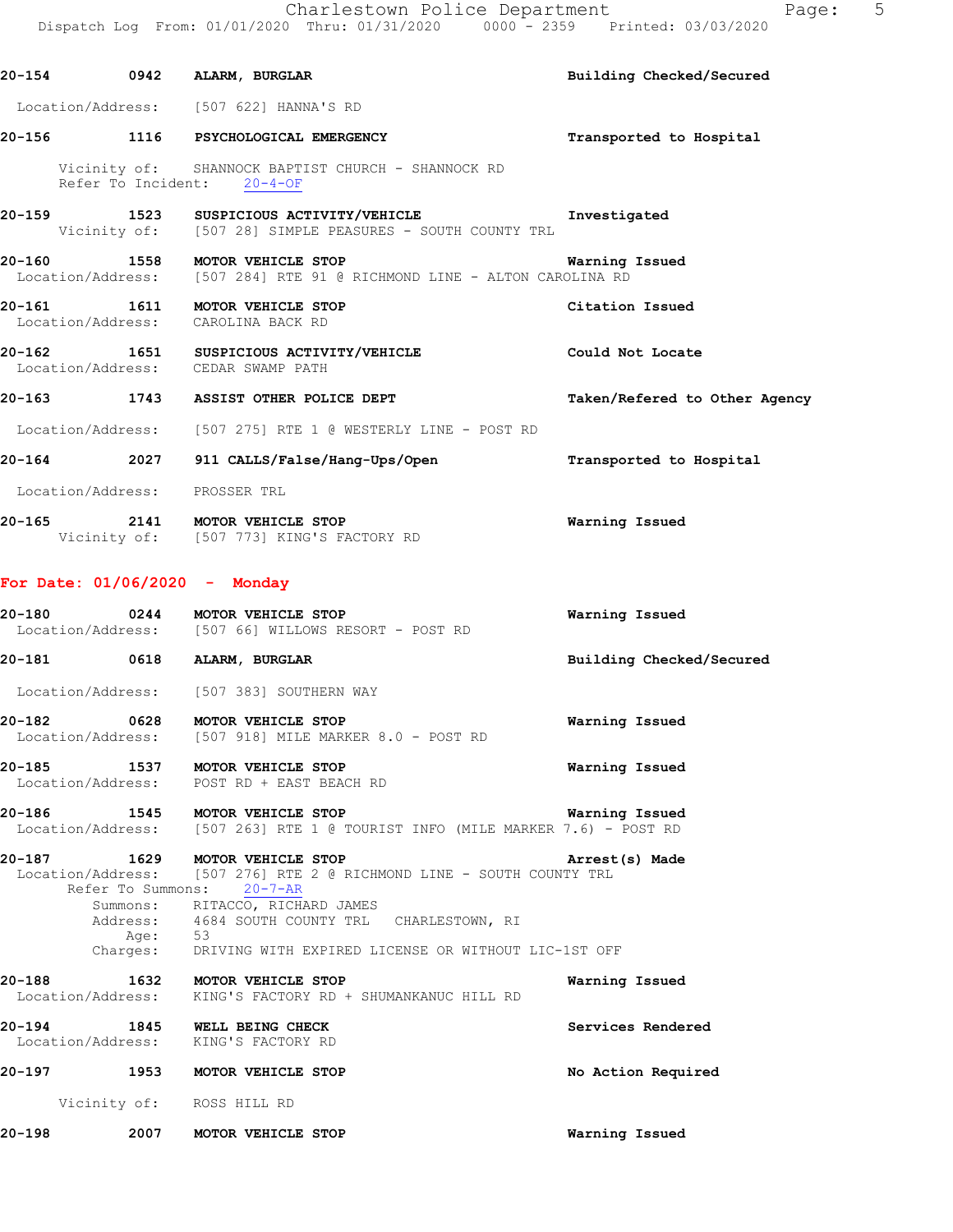|                                                          |                    | Charlestown Police Department<br>Dispatch Log From: 01/01/2020 Thru: 01/31/2020 0000 - 2359 Printed: 03/03/2020                                                                                                                                                                                                                                          | Page: 6                       |
|----------------------------------------------------------|--------------------|----------------------------------------------------------------------------------------------------------------------------------------------------------------------------------------------------------------------------------------------------------------------------------------------------------------------------------------------------------|-------------------------------|
|                                                          |                    | Location/Address: POST RD + WILDFLOWER RD                                                                                                                                                                                                                                                                                                                |                               |
|                                                          |                    | 20-199 2019 SUSPICIOUS ACTIVITY/VEHICLE<br>Location/Address: [507 20] NINIGRET PARK - PARK LN                                                                                                                                                                                                                                                            | Investigated                  |
|                                                          |                    | 20-200 2120 ASSIST OTHER POLICE DEPT<br>Location/Address: KING'S FACTORY RD                                                                                                                                                                                                                                                                              | Services Rendered             |
|                                                          |                    | 20-201 2146 POLICE INFORMATION<br>Location/Address: HANNA'S RD<br>Refer To Incident: 20-5-OF                                                                                                                                                                                                                                                             | Investigated                  |
|                                                          |                    | 20-202 2352 SUSPICIOUS ACTIVITY/VEHICLE Arrest(s) Made<br>Location/Address: [507 72] CUMBERLAND FARMS - OLD POST RD<br>Refer To Arrest: 20-8-AR<br>Arrest: PICCIRILLI, ARIANA R<br>Address: 125 KING TOM DR CHARLESTOWN, RI<br>Age: 23<br>Charges: DUI OF LIQUOR - BLOOD ALCO CONCENT UNKN-1ST OFF<br>Refusal to Submit to Chemical Test - 1st Violation |                               |
|                                                          |                    | For Date: $01/07/2020 -$ Tuesday                                                                                                                                                                                                                                                                                                                         |                               |
| 20-203 0024 ALARM, FIRE<br>Location/Address: OLD POST RD |                    |                                                                                                                                                                                                                                                                                                                                                          | Services Rendered             |
|                                                          |                    | 20-213 0432 FOLLOW-UP INVESTIGATION<br>Location/Address: [507 72] CUMBERLAND FARMS - OLD POST RD                                                                                                                                                                                                                                                         | Investigated                  |
|                                                          |                    | 20-214 0611 MOTOR VEHICLE STOP<br>Location/Address: POST RD + BEND RD                                                                                                                                                                                                                                                                                    | Warning Issued                |
|                                                          |                    | 20-217   0901   LOST/STOLEN LICENSE PLATES   Repo<br>Location/Address: [507 1] CHARLESTOWN TOWN HALL - SOUTH COUNTY TRL<br>Report Taken<br>Refer To Incident: 20-6-OF                                                                                                                                                                                    |                               |
|                                                          |                    | 20-218 1018 ASSIST CITIZEN<br>Location/Address: ROSS HILL RD                                                                                                                                                                                                                                                                                             | Investigated                  |
| 20-219 1131 MVA - Minor                                  | Refer To Accident: | Vicinity of:        POST  RD  +  SOUTH  COUNTY  TRL<br>$20 - 2 - AC$                                                                                                                                                                                                                                                                                     | Report Taken                  |
| 20-220                                                   | 1207               | WELL BEING CHECK                                                                                                                                                                                                                                                                                                                                         | Transported to Hospital       |
| Location/Address: OLD POST RD                            |                    | Refer To Incident: 20-7-OF                                                                                                                                                                                                                                                                                                                               |                               |
| 20-221 1209                                              |                    | ROAD HAZARD/OBSTRUCTION                                                                                                                                                                                                                                                                                                                                  | Taken/Refered to Other Agency |
| Location/Address:                                        |                    | CHARLESTOWN BEACH RD + SHORE DR                                                                                                                                                                                                                                                                                                                          |                               |
| 20-223<br>Location/Address:                              | 1607               | MOTOR VEHICLE STOP<br>[507 410] DUNKIN DONUTS - OLD POST RD                                                                                                                                                                                                                                                                                              | Warning Issued                |
| 20-227 1617                                              |                    | MOTOR VEHICLE STOP<br>Location/Address: RIDGEWOOD RD                                                                                                                                                                                                                                                                                                     | Warning Issued                |
| 20-224 1621                                              |                    | HOUSE CHECK                                                                                                                                                                                                                                                                                                                                              | Building Checked/Secured      |
| Location/Address:                                        |                    | RIDGEWOOD RD                                                                                                                                                                                                                                                                                                                                             |                               |
| 20-225                                                   | 1622               | MOTOR VEHICLE STOP<br>Location/Address: POST RD + BEND RD                                                                                                                                                                                                                                                                                                | Warning Issued                |
|                                                          |                    | 20-226 1631 MOTOR VEHICLE STOP<br>Location/Address: [507 270] RTE 1 @ BURLINGAME (MILE MARKER 6.0) - POST RD                                                                                                                                                                                                                                             | Warning Issued                |
| 20-231                                                   | 1731               | MOTOR VEHICLE STOP<br>Location/Address: SOUTH COUNTY TRL + LAURI DR                                                                                                                                                                                                                                                                                      | Warning Issued                |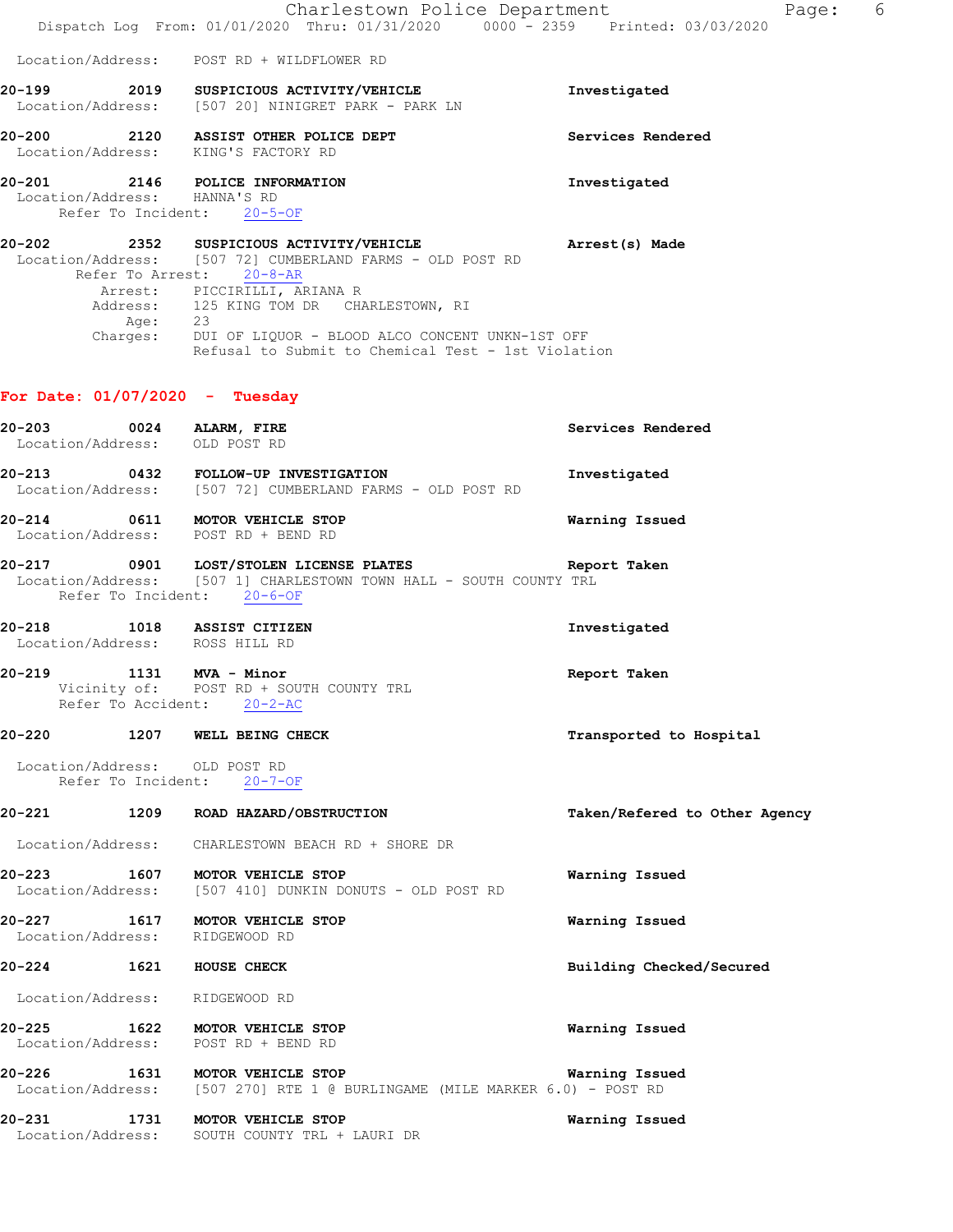**20-235 2011 MOTOR VEHICLE STOP Citation Issued**  Location/Address: [507 261] RTE 1 @ STATE GARAGE (MILE MARKER 9.6) - POST RD Refer To Incident: 20-8-OF

## **20-237 2101 MOTOR VEHICLE STOP No Action Required**

Location/Address: OLD POST RD + FALCONE LN

### **For Date: 01/08/2020 - Wednesday**

Location/Address: KING'S FACTORY RD

| Location/Address: ROSS HILL RD |      | 20-250 0807 ANNOYING PHONE CALLS<br>Refer To Incident: 20-9-OF                                           | Investigated          |
|--------------------------------|------|----------------------------------------------------------------------------------------------------------|-----------------------|
| Location/Address: ARCHES RD    |      | 20-251 1046 SUSPICIOUS ACTIVITY/VEHICLE                                                                  | Investigated          |
|                                |      | 20-252 1111 MOTOR VEHICLE STOP<br>Location/Address: MOHAWK TRL + NARROW LN                               | Warning Issued        |
|                                |      | 20-255 1421 MOTOR VEHICLE COMPLAINT<br>Location/Address: BISCUIT CITY RD + WORDEN'S POND RD              | Could Not Locate      |
| Location/Address: ROSS HILL RD |      | 20-260 1615 ANNOYING PHONE CALLS<br>Refer To Incident: 20-9-OF                                           | Investigated          |
| 20-256 1622 DISABLED MV        |      | Location/Address: SOUTH COUNTY TRL + MAPLE LAKE FARM RD                                                  | Investigated          |
|                                |      | 20-257 1643 MOTOR VEHICLE STOP<br>Location/Address: POST RD + SCHOOLHOUSE POND RD                        | Warning Issued        |
|                                |      | 20-258 1650 MOTOR VEHICLE STOP                                                                           | No Action Required    |
|                                |      | Location/Address: [507 261] RTE 1 @ STATE GARAGE (MILE MARKER 9.6) - POST RD                             |                       |
|                                |      | 20-259 1658 POLICE INFORMATION                                                                           | No Action Required    |
|                                |      | Location/Address: [507 910] MILE MARKER 5.6 - EAST BEACH RD                                              |                       |
|                                |      | 20-261 1708 MOTOR VEHICLE STOP<br>Location/Address: POST RD + KING'S FACTORY RD                          | Warning Issued        |
|                                |      | 20-263 1750 MOTOR VEHICLE STOP<br>Location/Address: [507 100] RTE 1 @ FIORES (MILE MARKER 8.0) - POST RD | <b>Warning Issued</b> |
|                                |      | 20-266 1809 MOTOR VEHICLE STOP<br>Location/Address: [507 921] MILE MARKER 9.6 - CROSS MILLS RD           | Warning Issued        |
|                                |      | 20-267 1810 MOTOR VEHICLE STOP                                                                           | No Action Required    |
|                                |      | Location/Address: ALTON CAROLINA RD + HILLTOP DR                                                         |                       |
| Location/Address:              |      | 20-268 1821 MOTOR VEHICLE STOP<br>ALTON CAROLINA RD + CAROLINA BACK RD                                   | Warning Issued        |
| 20-270<br>Location/Address:    | 1849 | MOTOR VEHICLE STOP<br>SOUTH COUNTY TRL + POST RD                                                         | Warning Issued        |
| 20-271<br>Location/Address:    | 1854 | SUSPICIOUS ACTIVITY/VEHICLE<br>[507 946] NORTON SUPPLY COMPANY - SOUTH COUNTY TRL                        | Investigated          |
| 20-272                         | 1921 | MOTOR VEHICLE STOP                                                                                       | Warning Issued        |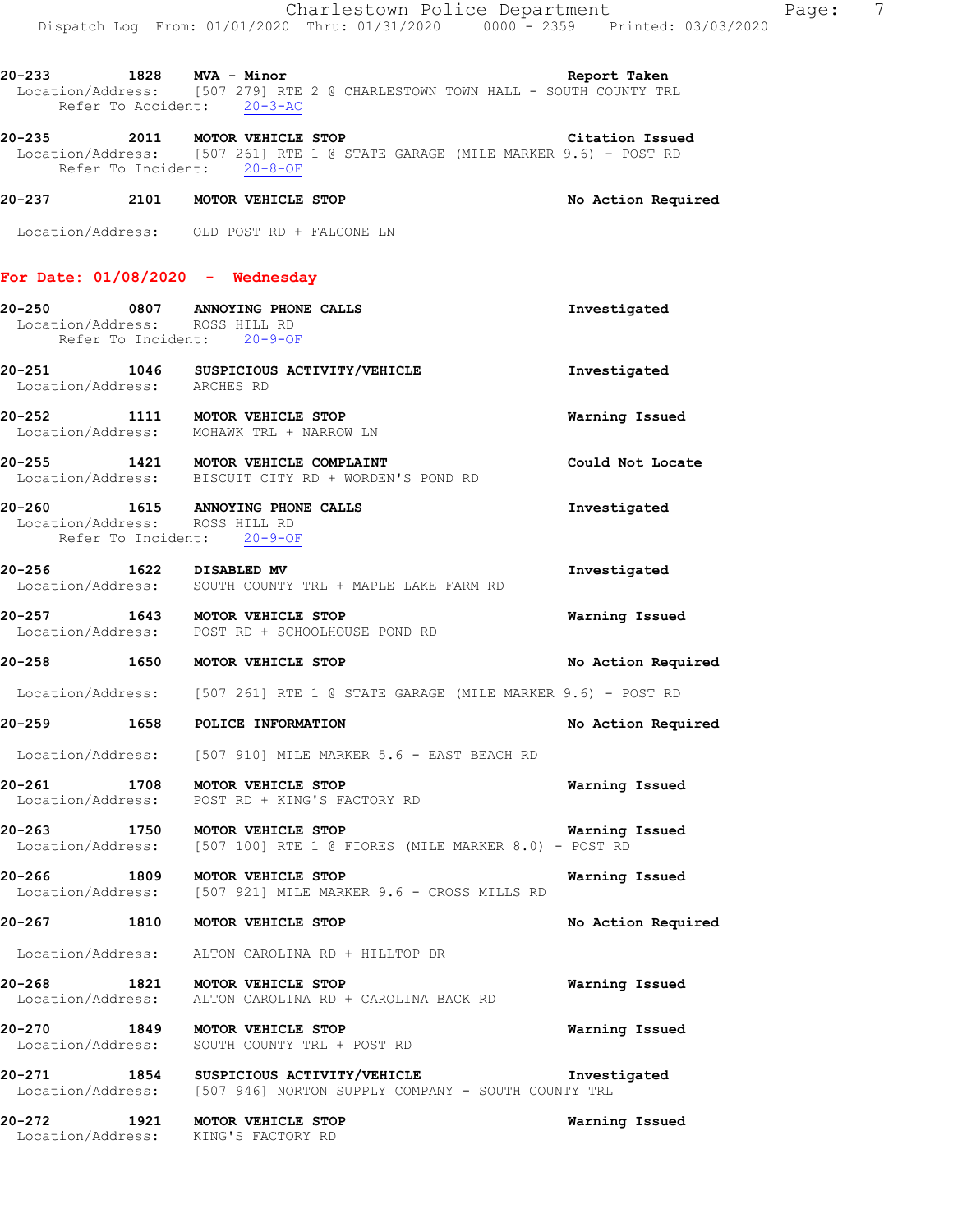| 20–274 | 1932 | ROAD HAZARD/OBSTRUCTION                                 | Removed Hazard |
|--------|------|---------------------------------------------------------|----------------|
|        |      | Location/Address: [507 905] MILE MARKER 4.2 - WARREN RD |                |

**20-275 2007 MOTOR VEHICLE STOP Warning Issued**  Location/Address: [507 923] MILE MARKER 10.2 - FALCONE LN

**20-276 2018 ROAD HAZARD/OBSTRUCTION Services Rendered**  Location/Address: NARROW LN + SOUTH COUNTY TRL

**20-280 2145 MOTOR VEHICLE STOP Warning Issued**<br>Location/Address: [507 276] RTE 2 @ RICHMOND LINE - SOUTH COUNTY TRL [507 276] RTE 2 @ RICHMOND LINE - SOUTH COUNTY TRL

**20-281 2157 MOTOR VEHICLE STOP Citation Issued**  Location/Address: SOUTH COUNTY TRL + CAROLINA BACK RD

**20-282 2210 MOTOR VEHICLE STOP Warning Issued**  Location/Address: POST RD + BEND RD

**20-283 2221 MOTOR VEHICLE STOP Citation Issued** Construction Construction Construction Address: [507 914] MILE MARKER 6.8 - WILDFLOWER RD [507 914] MILE MARKER 6.8 - WILDFLOWER RD

**20-284 2308 ALARM, BURGLAR Building Checked/Secured** 

 Location/Address: [507 76] DOWNEY WEAVER POST - WHIPPLE DR **20-285 2336 MOTOR VEHICLE STOP Warning Issued**  Location/Address: RICHMOND LINE - SOUTH COUNTY TRL

### **For Date: 01/09/2020 - Thursday**

|                                                                | 20-286 0114 ALARM, BURGLAR                                                                                         | Building Checked/Secured |
|----------------------------------------------------------------|--------------------------------------------------------------------------------------------------------------------|--------------------------|
|                                                                | Location/Address: [507 76] DOWNEY WEAVER POST - WHIPPLE DR                                                         |                          |
|                                                                | 20-293 0138 MOTOR VEHICLE STOP<br>Location/Address: POST RD + SCHOOLHOUSE POND RD                                  | Citation Issued          |
|                                                                | 20-295 0400 ALARM, BURGLAR<br>Location/Address: [507 677] EAST BEACH RD                                            | Investigated             |
|                                                                | 20-296 0530 MOTOR VEHICLE STOP<br>Location/Address: POST RD + GENERAL STANTON LN                                   | Warning Issued           |
|                                                                | 20-297 0540 MOTOR VEHICLE STOP<br>Location/Address: POST RD + GENERAL STANTON LN                                   | Warning Issued           |
|                                                                | 20-298 0607 MOTOR VEHICLE STOP<br>Location/Address: POST RD + FALCONE LN                                           | Citation Issued          |
|                                                                | 20-301 0723 SUSPICIOUS ACTIVITY/VEHICLE<br>Vicinity of: CHARTER CT<br>Refer To Incident: 20-10-OF                  | Investigated             |
|                                                                | 20-302 1605 MOTOR VEHICLE STOP<br>Location/Address: POST RD + TAMANACO DR                                          | Warning Issued           |
|                                                                | 20-305 1713 MOTOR VEHICLE STOP<br>Location/Address: [507 303] RTE 1 @ SOUTH SHORE MENTAL HEALTH (MM 9.0) - POST RD | Warning Issued           |
|                                                                | 20-306 1720 MOTOR VEHICLE STOP<br>Location/Address: POST RD + PROSSER TRL                                          | Citation Issued          |
| 20-307 1737 OFFICER WANTED<br>Location/Address: STILL WATER RD | Refer To Incident: 20-11-OF                                                                                        | Report Taken             |
| 20-308                                                         | 1738 PSYCHOLOGICAL EMERGENCY                                                                                       | No Action Required       |

Location/Address: STILL WATER RD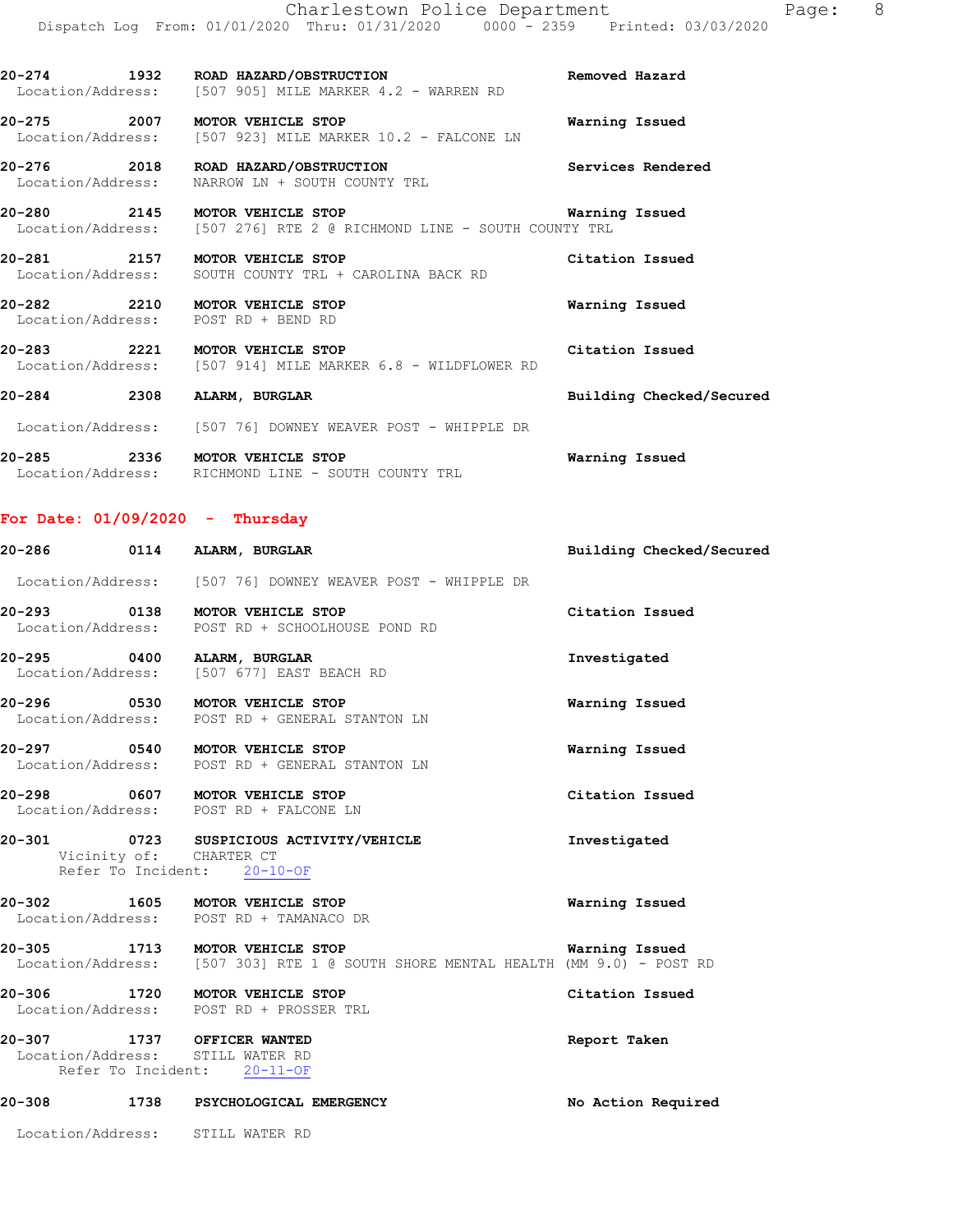**20-309 1800 MVA - Minor Investigated** 

**20-310 1837 MOTOR VEHICLE STOP Arrest(s) Made** 

Location/Address: [507 45] RIPPY'S LIQUOR MART - SOUTH COUNTY TRL

 Location/Address: [507 270] RTE 1 @ BURLINGAME (MILE MARKER 6.0) - POST RD Refer To Summons: 20-9-AR Summons: CARD, NATHAN E Address: 54 WOODY HILL RD BRADFORD, RI Age: 46 Charges: Driving with Expired License - 1st Offense **20-315 2122 DISABLED MV No Action Required**  Location/Address: [507 100] RTE 1 @ FIORES (MILE MARKER 8.0) - POST RD **For Date: 01/10/2020 - Friday 20-334 0824 MOTOR VEHICLE STOP Citation Issued**  Location/Address: [507 923] MILE MARKER 10.2 - FALCONE LN **20-335 0925 MOTOR VEHICLE STOP Warning Issued**  Location/Address: [507 921] MILE MARKER 9.6 - CROSS MILLS RD **20-337 1059 POLICE INFORMATION Services Rendered**  Location/Address: [507 642] CHARLESTOWN POLICE DEPARTMENT - OLD POST RD Refer To Incident: 20-12-OF **20-338 1426 OFFICER WANTED Report Taken**  Location/Address: OLD MILL RD Refer To Incident: 20-13-OF **20-340 1533 MVA - Minor Investigated**  Location/Address: [507 310] RTE 1A @ CUMBERLAND FARMS - OLD POST RD **20-341 1700 MOTOR VEHICLE STOP Warning Issued**  Location/Address: [507 924] MILE MARKER 10.6 - NARROW LN **20-342 1744 ROAD HAZARD/OBSTRUCTION Unfounded**  Location/Address: [507 200] RTE 1 @ PACKAGE STORE - POST RD **20-343 1903 SUSPICIOUS ACTIVITY/VEHICLE 1003 Investigated** Vicinity of: [507 647] ACHINBACK FARM - ROSS HILL RD [507 647] ACHINBACK FARM - ROSS HILL RD **20-348 2128 MOTOR VEHICLE STOP Warning Issued**  Location/Address: [507 914] MILE MARKER 6.8 - WILDFLOWER RD **20-349 2304 POLICE INFORMATION Unfounded**  Location/Address: POST RD + ROSS HILL RD **20-350 2330 MOTOR VEHICLE STOP Warning Issued**  Location/Address: [507 941] DRIVING RANGE - POST RD **For Date: 01/11/2020 - Saturday 20-351 0000 MOTOR VEHICLE STOP Citation Issued**  POST RD + CROSS MILLS RD

**20-352 0030 MOTOR VEHICLE STOP Warning Issued**  Location/Address: [507 918] MILE MARKER 8.0 - POST RD **20-353 0042 MOTOR VEHICLE STOP Warning Issued** 

Location/Address: POST RD + CROSS MILLS RD

**20-366 1329 MOTOR VEHICLE STOP Warning Issued**  Location/Address: SOUTH COUNTY TRL + EAST CHARLES ST

**20-369 1449 POLICE INFORMATION Investigated**  Location/Address: [507 875] NINIGRET PARK - DOG PARK - PARK LN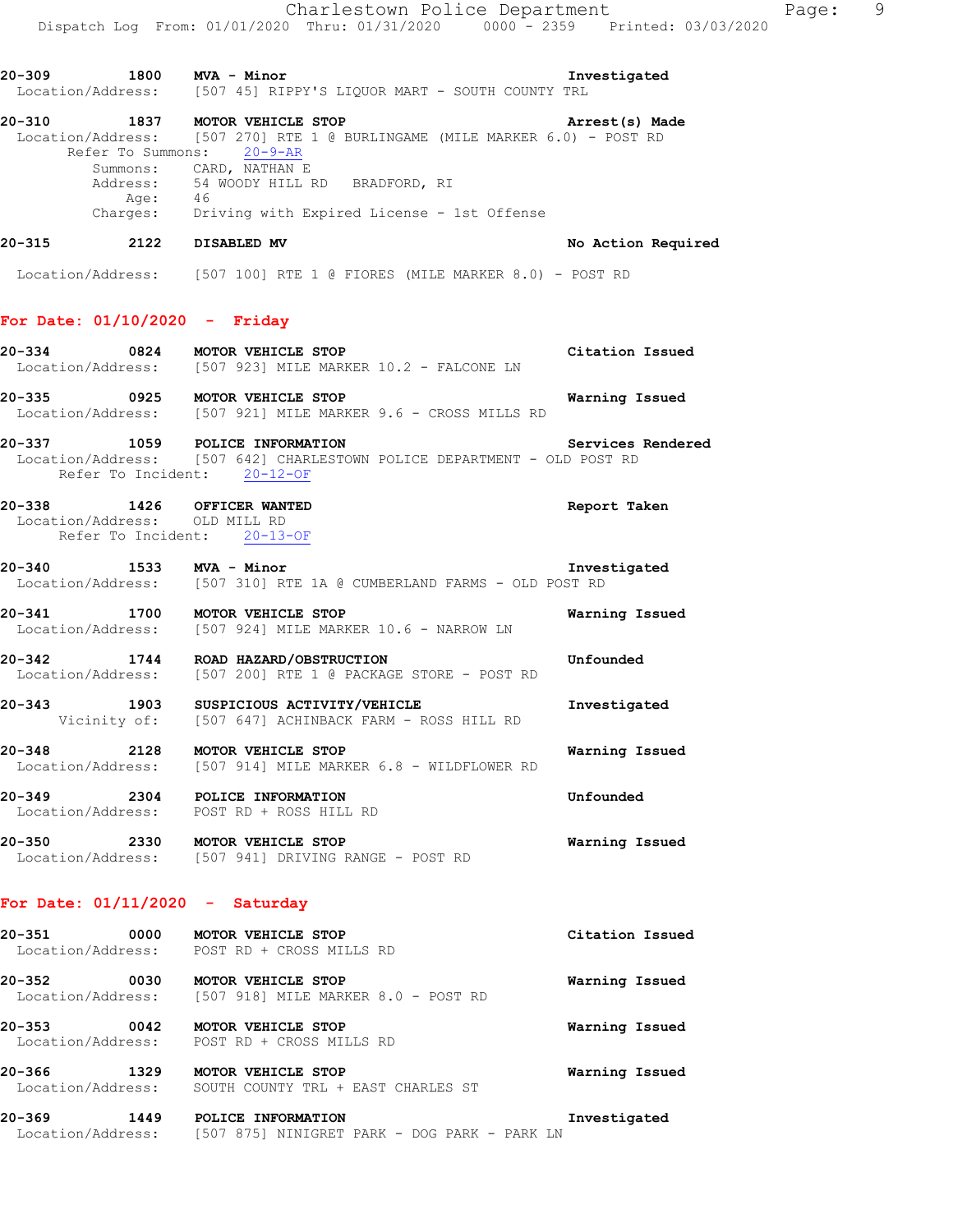**20-370 1602 ASSIST OTHER POLICE DEPT No Action Required**  Location/Address: [507 258] RTE 1 @ SOUTH KINGSTOWN LINE (MM 11.4) - POST RD **20-371 1620 MOTOR VEHICLE STOP Warning Issued**  Location/Address: SOUTH COUNTY TRL + BOTKA DR **20-372 1655 MOTOR VEHICLE STOP Warning Issued**  Location/Address: SOUTH COUNTY TRL + BOTKA DR **20-373 1704 DISABLED MV Investigated**  Location/Address: CAROLINA BACK RD + RAILROAD AVE **20-374 2036 ASSIST OTHER AGENCY Services Rendered**  Location/Address: [507 364] CROTTY AND SONS AUTO BODY - SOUTH COUNTY TRL **20-375 2045 MOTOR VEHICLE STOP Warning Issued**  Vicinity of: [507 410] DUNKIN DONUTS - POST RD **20-376 2116 MOTOR VEHICLE STOP No Action Required** 

Location/Address: SOUTH COUNTY TRL + WHIPPLE DR

**20-377 2132 MOTOR VEHICLE STOP Warning Issued**  Vicinity of: CROSSMILLS - POST RD

## **For Date: 01/12/2020 - Sunday**

| 20–380<br>0027                      | MOTOR VEHICLE STOP<br>Vicinity of: [507 212] SURFSIDE MOTOR INN - NARROW LN | Warning Issued  |
|-------------------------------------|-----------------------------------------------------------------------------|-----------------|
| 20-384<br>0049<br>Location/Address: | MOTOR VEHICLE STOP<br>1507 2691 RTE 1 @ DRIVING RANGE - POST RD             | Citation Issued |

**20-385 0051 MOTOR VEHICLE STOP Warning Issued**  Location/Address: [507 258] RTE 1 @ SOUTH KINGSTOWN LINE (MM 11.4) - POST RD

**20-386 0124 MOTOR VEHICLE STOP Warning Issued**<br>Location/Address: [507 258] RTE 1 @ SOUTH KINGSTOWN LINE (MM 11.4) - POST RD [507 258] RTE 1 @ SOUTH KINGSTOWN LINE (MM 11.4) - POST RD

**20-390 0156 MOTOR VEHICLE STOP Warning Issued**  [507 269] RTE 1 @ DRIVING RANGE - POST RD

**20-391 0159 MOTOR VEHICLE STOP Warning Issued**  Location/Address: [507 260] RTE 1 @ GENERAL STANTON - POST RD

**20-398 0243 MOTOR VEHICLE STOP Arrest(s) Made**  Location/Address: [507 923] MILE MARKER 10.2 - FALCONE LN Refer To Arrest: 20-10-AR Arrest: FUSCALDO, MARK T Address: 1402 MAIN ST Apt. #2 WEST WARWICK, RI<br>Age: 50 Age: Charges: DRIVING WITH SUSPENDED/REVOKED/CANCELLED LIC-3RD+ OFF

**20-399 0338 POLICE INFORMATION Services Rendered**  [507 642] CHARLESTOWN POLICE DEPARTMENT - OLD POST RD

**20-400 0409 POLICE TRANSPORT Services Rendered**  Location/Address: [507 642] CHARLESTOWN POLICE DEPARTMENT - OLD POST RD

**20-401 0611 ALARM, BURGLAR False Alarm**  Location/Address: [507 254] GALAPAGOS COLLECTION - OLD POST RD

**20-402 0956 WELL BEING CHECK Investigated**  Location/Address: [507 72] CUMBERLAND FARMS - OLD POST RD

**20-403 1008 ALARM, BURGLAR Investigated**  Location/Address: HIGHLAND RD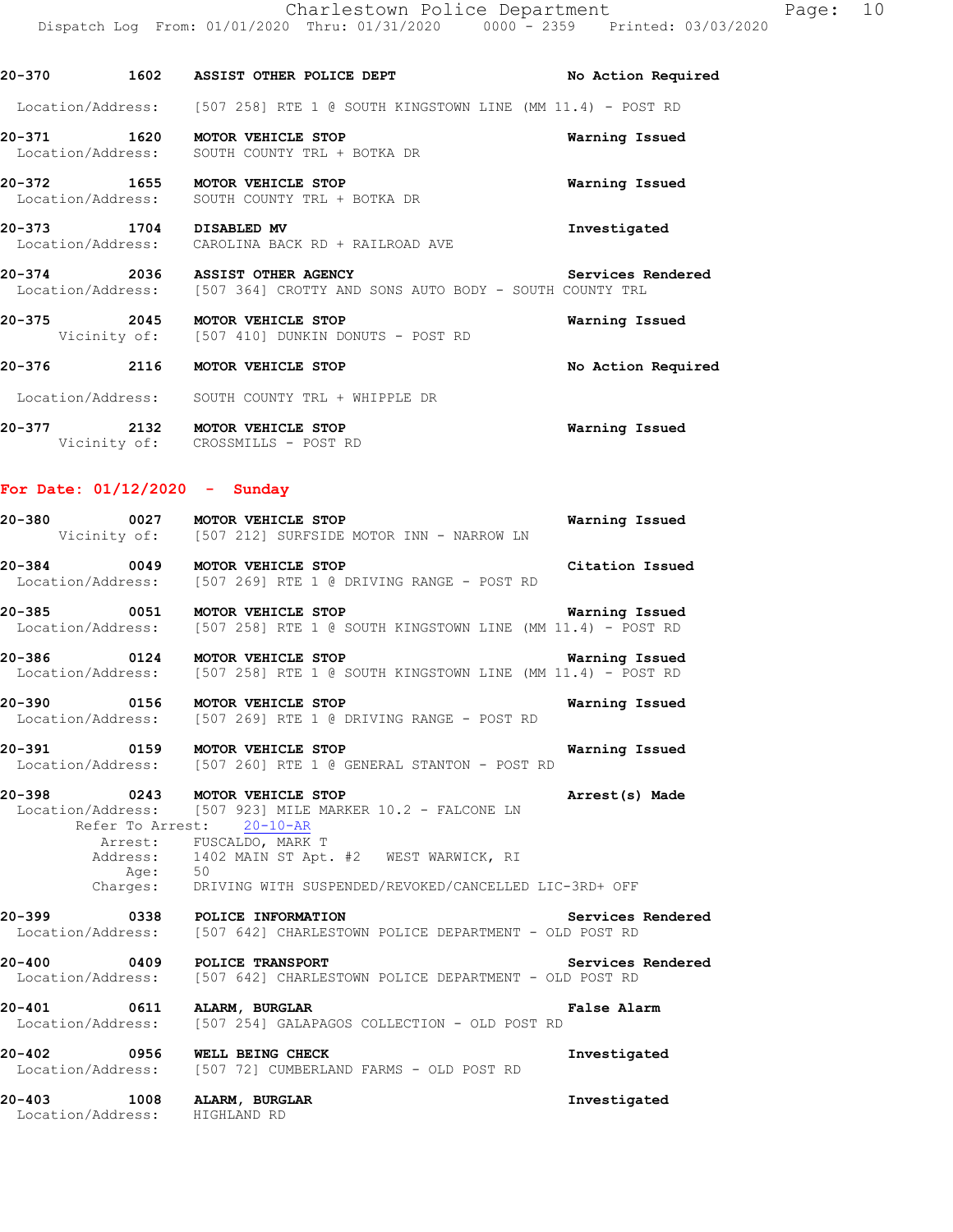Dispatch Log From: 01/01/2020 Thru: 01/31/2020 0000 - 2359 Printed: 03/03/2020 **20-404 1540 DUMPING VIOLATIONS Investigated**  Location/Address: LAND HARBOR DR **20-405 1605 MOTOR VEHICLE STOP Citation Issued**<br>Vicinity of: [507 303] RTE 1 @ SOUTH SHORE MENTAL HEALTH (MM 9.0) - POST [507 303] RTE 1 @ SOUTH SHORE MENTAL HEALTH (MM 9.0) - POST RD **20-406 1629 MOTOR VEHICLE STOP Warning Issued**  Location/Address: POST RD + PROSSER TRL **20-407 1647 MOTOR VEHICLE STOP No Action Required**  Location/Address: POST RD + BEND RD **20-408 1709 MOTOR VEHICLE STOP WARE MARRING ISSUED**<br>Vicinity of: [507 28] SIMPLE PEASURES - SOUTH COUNTY TRL [507 28] SIMPLE PEASURES - SOUTH COUNTY TRL **20-410 1736 MOTOR VEHICLE STOP Arrest(s) Made**  Vicinity of: SHANNOCK RD + COLUMBIA HEIGHTS RD Refer To Arrest: 20-11-AR Arrest: LABOEUF, SEAN M Address: 4460 SOUTH COUNTY TRL CHARLESTOWN, RI Age: 28 Charges: Driving after denial, suspension or revocation of license - 3rd + Offense **20-414** 2007 SUSPICIOUS ACTIVITY/VEHICLE **Investigated** Vicinity of: [507 318] EAST BEACH STATE PARKING LOT - EAST BEACH RD [507 318] EAST BEACH STATE PARKING LOT - EAST BEACH RD **20-415 2031 MOTOR VEHICLE STOP No Action Required**  Location/Address: POST RD + BEND RD **20-420 2145 MOTOR VEHICLE STOP Warning Issued**  Location/Address: [507 263] RTE 1 @ TOURIST INFO (MILE MARKER 7.6) - POST RD **20-421 2157 MOTOR VEHICLE STOP Warning Issued**  Location/Address: [507 261] RTE 1 @ STATE GARAGE (MILE MARKER 9.6) - POST RD **For Date: 01/13/2020 - Monday 20-425 0104 MOTOR VEHICLE STOP Warning Issued**  Location/Address: [507 269] RTE 1 @ DRIVING RANGE - POST RD **20-436 0303 SUSPICIOUS ACTIVITY/VEHICLE Investigated**  Location/Address: ROSS HILL RD **20-443 1103 ANIMAL COMPLAINT Could Not Locate**  Location/Address: SANCTUARY RD + PROSSER TRL **20-446 1514 FOUND/LOST PROPERTY Investigated**  Vicinity of: SAND HILL RD **20-447 1537 MOTOR VEHICLE COMPLAINT Could Not Locate**  Location/Address: KING'S FACTORY RD **20-448 1606 MOTOR VEHICLE STOP Warning Issued**  Location/Address: POST RD + PROSSER TRL **20-449 1638 MOTOR VEHICLE STOP Warning Issued**  Location/Address: SHANNOCK RD + SOUTH COUNTY TRL **20-450 1642 MOTOR VEHICLE STOP Warning Issued**  Location/Address: **20-456 1745 MOTOR VEHICLE STOP No Action Required**  Location/Address: POST RD + LAKESIDE DR **20-457 1802 MOTOR VEHICLE STOP Warning Issued**  Location/Address: POST RD + FALCONE LN

Charlestown Police Department Fage: 11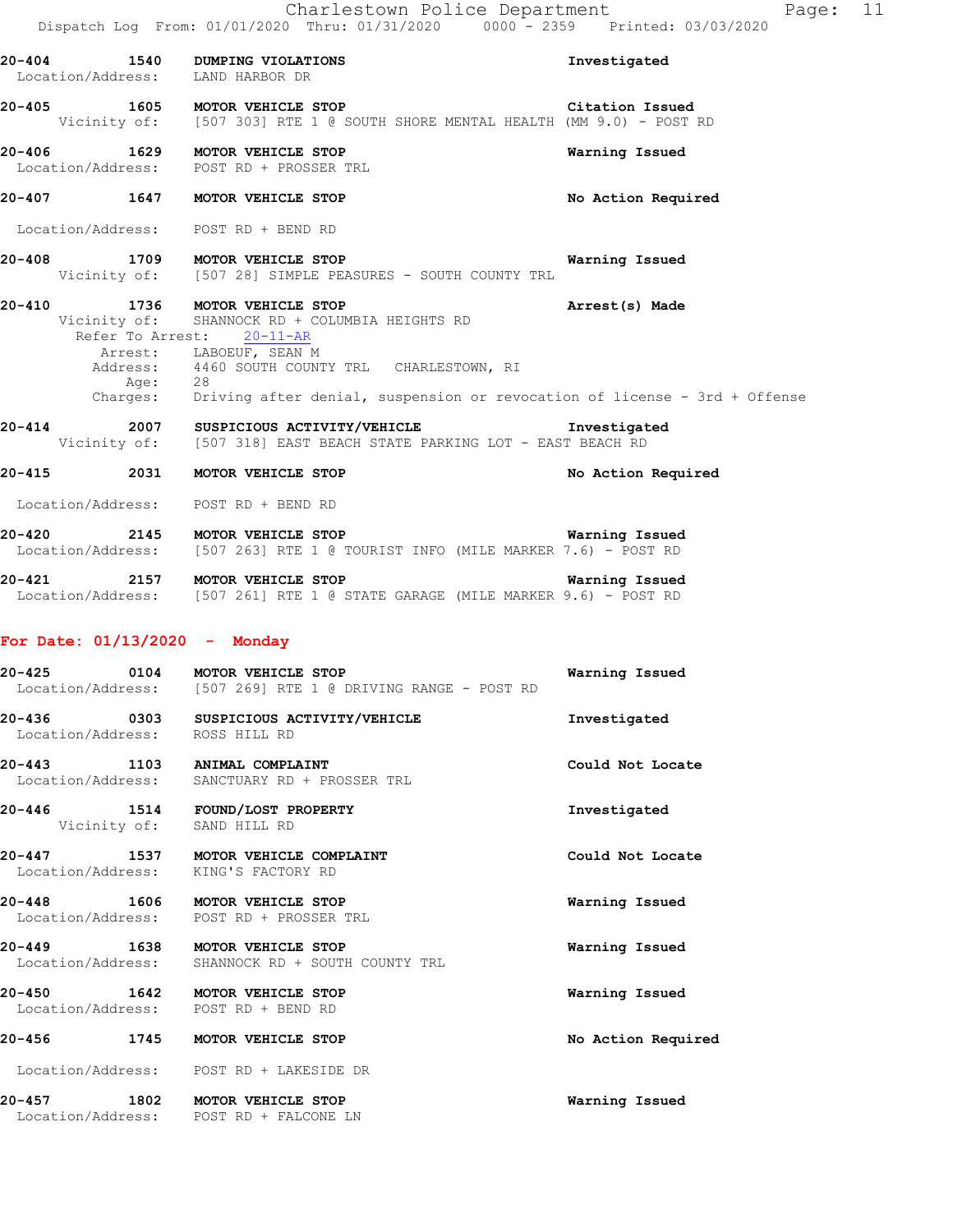|                                  |         | Charlestown Police Department<br>Dispatch Log From: 01/01/2020 Thru: 01/31/2020 0000 - 2359 Printed: 03/03/2020                                                                                                                                        | Page: 12                 |  |
|----------------------------------|---------|--------------------------------------------------------------------------------------------------------------------------------------------------------------------------------------------------------------------------------------------------------|--------------------------|--|
|                                  |         | 20-458 1806 MOTOR VEHICLE STOP Narning Issued<br>Location/Address: [507 303] RTE 1 @ SOUTH SHORE MENTAL HEALTH (MM 9.0) - POST RD                                                                                                                      |                          |  |
| 20-461 1948 THREATS              |         | Location/Address: KICKAPOO RUN<br>Refer To Incident: 20-14-OF                                                                                                                                                                                          | Report Taken             |  |
|                                  |         | 20-464 2026 MOTOR VEHICLE STOP<br>Location/Address: POST RD + FALCONE LN                                                                                                                                                                               | Warning Issued           |  |
|                                  |         | 20-466 2056 SUSPICIOUS ACTIVITY/VEHICLE<br>Location/Address: [507 20] NINIGRET PARK - PARK LN                                                                                                                                                          | Investigated             |  |
| For Date: $01/14/2020$ - Tuesday |         |                                                                                                                                                                                                                                                        |                          |  |
|                                  |         | 20-477 0229 MOTOR VEHICLE STOP<br>Location/Address: [507 607] RTE 1 @ BESTWAY - POST RD                                                                                                                                                                | Warning Issued           |  |
|                                  |         | 20-478 0501 ALARM, BURGLAR                                                                                                                                                                                                                             | Building Checked/Secured |  |
| Location/Address: BLUEBERRY LN   |         |                                                                                                                                                                                                                                                        |                          |  |
|                                  |         | 20-483 0931 POLICE INFORMATION<br>Location/Address: ALTON CAROLINA RD                                                                                                                                                                                  | Investigated             |  |
| 20-484 1206 MVA - Minor          |         | Location/Address: CAROLINA BACK RD + ALTON CAROLINA RD<br>Refer To Accident: 20-4-AC                                                                                                                                                                   | Report Taken             |  |
|                                  |         | 20-485 1211 MOTOR VEHICLE STOP <b>1200 1200 1200 National Mariti</b> ng Issued<br>Location/Address: [507 258] RTE 1 @ SOUTH KINGSTOWN LINE (MM 11.4) - POST RD                                                                                         |                          |  |
| Vicinity of: WARREN RD           |         | 20-487 1308 ASSIST OTHER AGENCY                                                                                                                                                                                                                        | Services Rendered        |  |
|                                  |         | 20-488 1355 PSYCHOLOGICAL EMERGENCY 1nvestigated<br>Location/Address: [507 372] SOUTH SHORE MENTAL HEALTH - OLD POST RD                                                                                                                                |                          |  |
| 20-489 1446 OFFICER WANTED       |         | Location/Address: [507 235] NINIGRET INN - PROSSER TRL                                                                                                                                                                                                 | Investigated             |  |
| 20-492                           |         | 1712 MOTOR VEHICLE STOP<br>Location/Address: POST RD + KING'S FACTORY RD                                                                                                                                                                               | Warning Issued           |  |
| 20-494 1728 DISABLED MV          |         | Location/Address: [507 263] RTE 1 @ TOURIST INFO (MILE MARKER 7.6) - POST RD                                                                                                                                                                           | Unfounded                |  |
| 20-495                           | Age: 26 | 1749 WARRANT ARREST<br>Location/Address: [507 642] CHARLESTOWN POLICE DEPARTMENT - OLD POST RD<br>Refer To Arrest: 20-12-AR<br>Arrest: HUTTON, JEFFREY E<br>Address: 45 PLEASANT VIEW DR HOPE VALLEY, RI<br>Charges: CYBERSTALKING AND CYBERHARASSMENT | Arrest(s) Made           |  |
| Location/Address:                |         | 20-497 1844 FIREWORKS/Possession/Use/Other Peace Restored<br>TIMBER RIDGE RD                                                                                                                                                                           |                          |  |
|                                  |         | 20-501 2023 MOTOR VEHICLE STOP<br>Location/Address: [507 276] RTE 2 @ RICHMOND LINE - SOUTH COUNTY TRL                                                                                                                                                 | Warning Issued           |  |
|                                  |         | 20-506 2104 MOTOR VEHICLE STOP                                                                                                                                                                                                                         | No Action Required       |  |
|                                  |         | Location/Address: [507 283] RTE 2 @ GIFT BARN - SOUTH COUNTY TRL                                                                                                                                                                                       |                          |  |
| 20-507                           |         | 2108 MOTOR VEHICLE STOP<br>Location/Address: [507 924] MILE MARKER 10.6 - NARROW LN                                                                                                                                                                    | Warning Issued           |  |
|                                  |         | 20-508 2118 MOTOR VEHICLE STOP<br>Location/Address: POST RD + SCHOOLHOUSE POND RD                                                                                                                                                                      | Warning Issued           |  |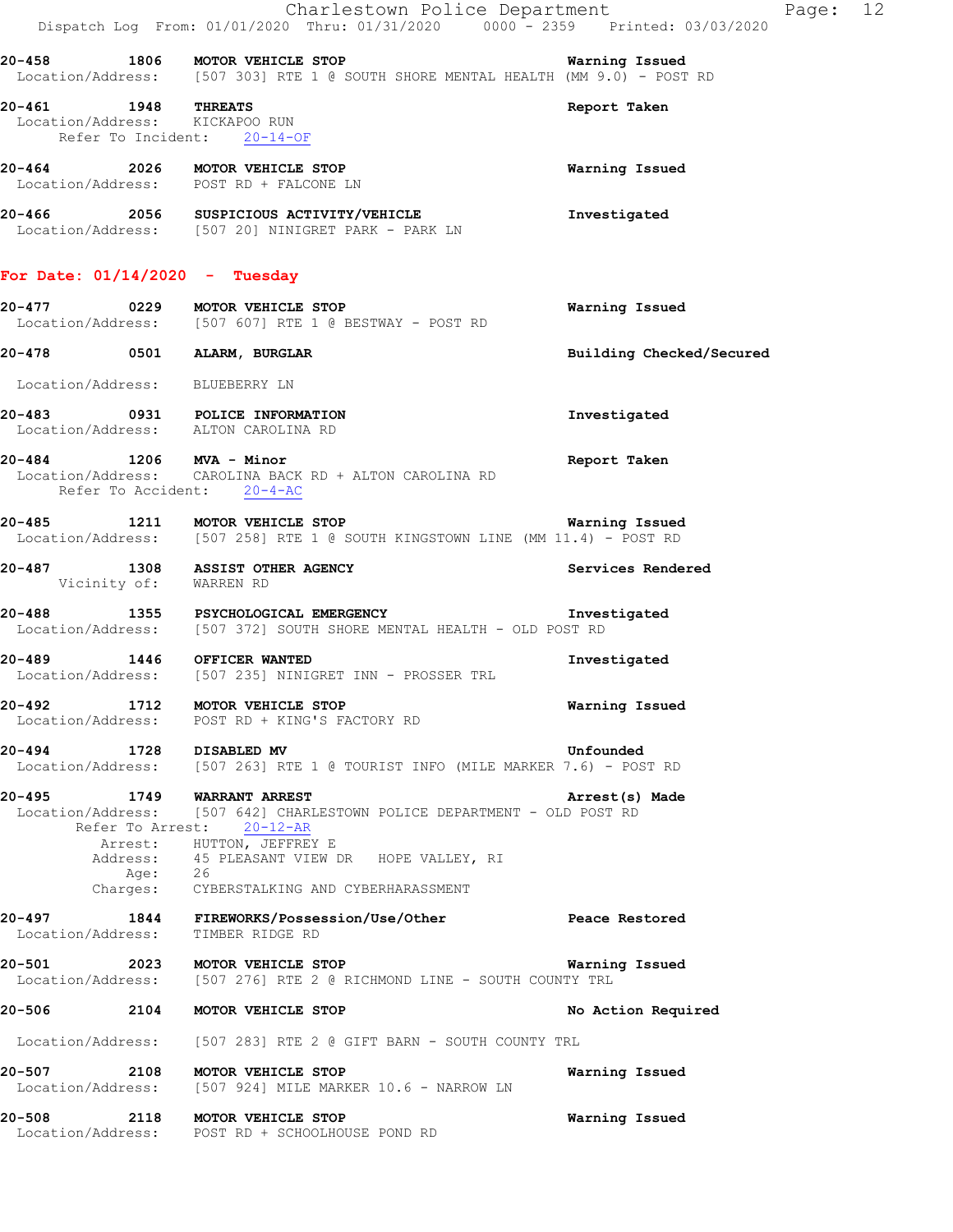Location/Address: [507 269] RTE 1 @ DRIVING RANGE - POST RD **20-513 2157 MOTOR VEHICLE STOP Warning Issued**  Location/Address: [507 914] MILE MARKER 6.8 - WILDFLOWER RD

**20-512 2141 MOTOR VEHICLE STOP Warning Issued** 

### **For Date: 01/15/2020 - Wednesday**

| 20-521     |                           | 0922 MOTOR VEHICLE STOP<br>Location/Address: [507 247] HUNGRY HAVEN RESTAURANT - SOUTH COUNTY TRL<br>Refer To Arrest: 20-13-AR                                                                                                                                                   | Arrest(s) Made                |
|------------|---------------------------|----------------------------------------------------------------------------------------------------------------------------------------------------------------------------------------------------------------------------------------------------------------------------------|-------------------------------|
|            |                           | Arrest: LOPEZ, LAWRENCE H<br>Address: 27 JOHNSON RD FOSTER, RI<br>Age: 60                                                                                                                                                                                                        |                               |
|            |                           | Charges: BENCH WARRANT ISSUED FROM 3RD DISTRICT COURT<br>DRIVING WITH SUSPENDED/REVOKED/CANCELLED LIC-3RD+ OFF                                                                                                                                                                   |                               |
|            |                           | 20-522 0930 ALARM, FIRE<br>Location/Address: [507 821] OCEAN VIEW AVE                                                                                                                                                                                                            | Investigated                  |
|            |                           | 20-524 1133 TRAFFIC CONTROL CONTROL Services R<br>Location/Address: [507 376] SAINT JAMES CHURCH - MATUNUCK SCHOOLHOUSE RD                                                                                                                                                       | Services Rendered             |
|            |                           | 20-525 1135 MOTOR VEHICLE STOP<br>Location/Address: KLONDIKE RD + BURLINGAME STATE PARK RD<br>Refer To Arrest: 20-14-AR<br>Arrest: HAZARD, DAVID E<br>Address: 5407 POST RD Apt. #56 CHARLESTOWN, RI<br>Age: 43<br>Charges: DRIVING WITH EXPIRED LICENSE OR WITHOUT LIC-3RD+ OFF | Arrest(s) Made                |
|            |                           |                                                                                                                                                                                                                                                                                  |                               |
|            |                           | 20-527 1304 POLICE TRANSPORT                                                                                                                                                                                                                                                     | Taken/Refered to Other Agency |
|            |                           | Location/Address: [507 642] CHARLESTOWN POLICE DEPARTMENT - OLD POST RD                                                                                                                                                                                                          |                               |
|            |                           | 20-530 1335 DISTURBANCE/Music/Noise 20-530 Peace Restored<br>Location/Address: NORTH PINETREE LN                                                                                                                                                                                 |                               |
|            |                           | 20-532 1636 MOTOR VEHICLE STOP<br>Location/Address: SOUTH COUNTY TRL + SHANNOCK RD                                                                                                                                                                                               | Warning Issued                |
|            |                           | 20-533 1638 ROAD HAZARD/OBSTRUCTION<br>Location/Address: [507 607] RTE 1 @ BESTWAY - POST RD                                                                                                                                                                                     | Removed Hazard                |
|            |                           | 20-535 1643 MOTOR VEHICLE STOP                                                                                                                                                                                                                                                   | No Action Required            |
|            |                           | Location/Address: SHANNOCK RD + SOUTH COUNTY TRL                                                                                                                                                                                                                                 |                               |
|            |                           | 20-536 1655 MOTOR VEHICLE STOP<br>Location/Address: SOUTH COUNTY TRL + MAPLE LAKE FARM RD                                                                                                                                                                                        | Warning Issued                |
|            |                           | 20-537 1702 MOTOR VEHICLE STOP<br>Location/Address: [507 276] RTE 2 @ RICHMOND LINE - SOUTH COUNTY TRL                                                                                                                                                                           | Warning Issued                |
| 20-538     | 1710                      | MOTOR VEHICLE STOP<br>Location/Address: [507 276] RTE 2 @ RICHMOND LINE - SOUTH COUNTY TRL                                                                                                                                                                                       | Warning Issued                |
| $20 - 543$ | 1735<br>Location/Address: | MOTOR VEHICLE STOP<br>ALTON CAROLINA RD + HILLTOP DR                                                                                                                                                                                                                             | Warning Issued                |
| 20-544     | 1809<br>Location/Address: | ALARM, BURGLAR<br>OUAIL LN                                                                                                                                                                                                                                                       | <b>False Alarm</b>            |
| 20-546     |                           | 1832 DISABLED MV<br>Vicinity of: ROSS HILL RD                                                                                                                                                                                                                                    | Services Rendered             |
| 20-547     | 1836                      | MOTOR VEHICLE STOP                                                                                                                                                                                                                                                               | Citation Issued               |

Location/Address: [507 283] RTE 2 @ GIFT BARN - SOUTH COUNTY TRL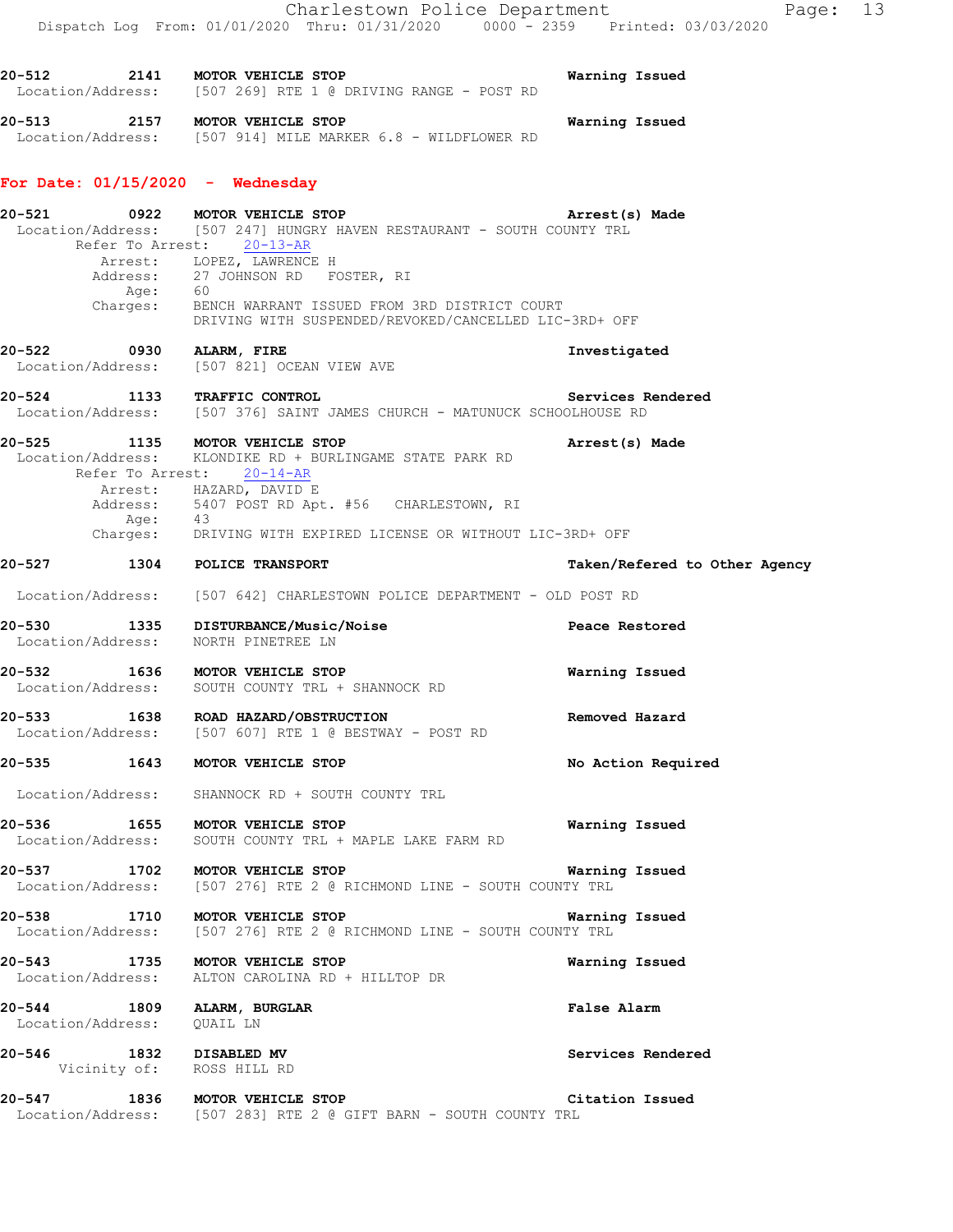|                                | Charlestown Police Department<br>Dispatch Log From: 01/01/2020 Thru: 01/31/2020 0000 - 2359 Printed: 03/03/2020 | Page: 14                |  |
|--------------------------------|-----------------------------------------------------------------------------------------------------------------|-------------------------|--|
| 20-548 1840 MOTOR VEHICLE STOP | Location/Address: [507 923] MILE MARKER 10.2 - FALCONE LN                                                       | Citation Issued         |  |
|                                | 20-550 1855 PSYCHOLOGICAL EMERGENCY                                                                             | Transported to Hospital |  |
|                                | Location/Address: [507 435] SOUTH SHORE MENTAL HEALTH CHARLESTOWN HOUS - OLD POST RD                            |                         |  |
| 20-549 1856 ASSIST CITIZEN     | Location/Address: POST RD + SOUTH COUNTY TRL                                                                    | Services Rendered       |  |
| 20-555 2055 MOTOR VEHICLE STOP | Location/Address: [507 276] RTE 2 @ RICHMOND LINE - SOUTH COUNTY TRL                                            | Warning Issued          |  |
| 20-556 2106 MOTOR VEHICLE STOP | Location/Address: SOUTH COUNTY TRL + WHIPPLE DR                                                                 | Warning Issued          |  |
| 20-558 2140 MOTOR VEHICLE STOP | Location/Address: OLD POST RD + MATUNUCK SCHOOLHOUSE RD                                                         | Warning Issued          |  |
| 20-559 2201 OFFICER WANTED     | Location/Address: [507 909] MILE MARKER 5.2 - WEST BEACH RD                                                     | Services Rendered       |  |

## **For Date: 01/16/2020 - Thursday**

| 20-572 0921 ALARM, BURGLAR                              | Location/Address: [507 64] RATHSKELLER RESTAURANT - OLD COACH RD                                                                  | False Alarm              |
|---------------------------------------------------------|-----------------------------------------------------------------------------------------------------------------------------------|--------------------------|
| 20-573 1117 ALARM, BURGLAR<br>Location/Address: LOU AVE |                                                                                                                                   | False Alarm              |
| 20-574 1156 ALARM, BURGLAR                              |                                                                                                                                   | Building Checked/Secured |
|                                                         | Location/Address: [507 76] DOWNEY WEAVER POST - WHIPPLE DR                                                                        |                          |
| 20-575 1230 ALARM, BURGLAR                              |                                                                                                                                   | Building Checked/Secured |
|                                                         | Location/Address: [507 622] HANNA'S RD                                                                                            |                          |
|                                                         | 20-576 1705 MOTOR VEHICLE STOP                                                                                                    | No Action Required       |
|                                                         | Location/Address: [507 909] MILE MARKER 5.2 - WEST BEACH RD                                                                       |                          |
|                                                         | 20-577 1709 MOTOR VEHICLE STOP<br>Location/Address: KING'S FACTORY RD + NARRAGANSETT TRL                                          | Warning Issued           |
|                                                         | 20-578 1812 MOTOR VEHICLE STOP<br>Location/Address: [507 260] RTE 1 @ GENERAL STANTON - POST RD                                   | Warning Issued           |
|                                                         | 20-579 1907 MOTOR VEHICLE STOP<br>Location/Address: POST RD + HOXSIE AVE                                                          | Warning Issued           |
|                                                         | 20-580 1928 SUSPICIOUS ACTIVITY/VEHICLE<br>Location/Address: [507 62] OCEAN VIEW MOTEL - POST RD                                  | Investigated             |
|                                                         | 20-581 1956 MOTOR VEHICLE STOP WARRER 9.6) - POST RD Location/Address: [507 261] RTE 1 @ STATE GARAGE (MILE MARKER 9.6) - POST RD | Warning Issued           |
| 20-582 2008 ALARM, FIRE                                 | Location/Address: [507 451] SOUTH COUNTY COMMUNITY ACTION - SOUTH COUNTY TRL                                                      | False Alarm              |
|                                                         | 20-583 2044 MOTOR VEHICLE STOP<br>Location/Address: [507 276] RTE 2 @ RICHMOND LINE - SOUTH COUNTY TRL                            | Warning Issued           |
|                                                         | 20-584 2055 MOTOR VEHICLE STOP                                                                                                    | No Action Required       |
|                                                         | Location/Address: SHANNOCK RD + COLUMBIA HEIGHTS RD                                                                               |                          |
|                                                         | 20-585 2110 MOTOR VEHICLE STOP<br>Location/Address: POST RD + KING'S FACTORY RD                                                   | Warning Issued           |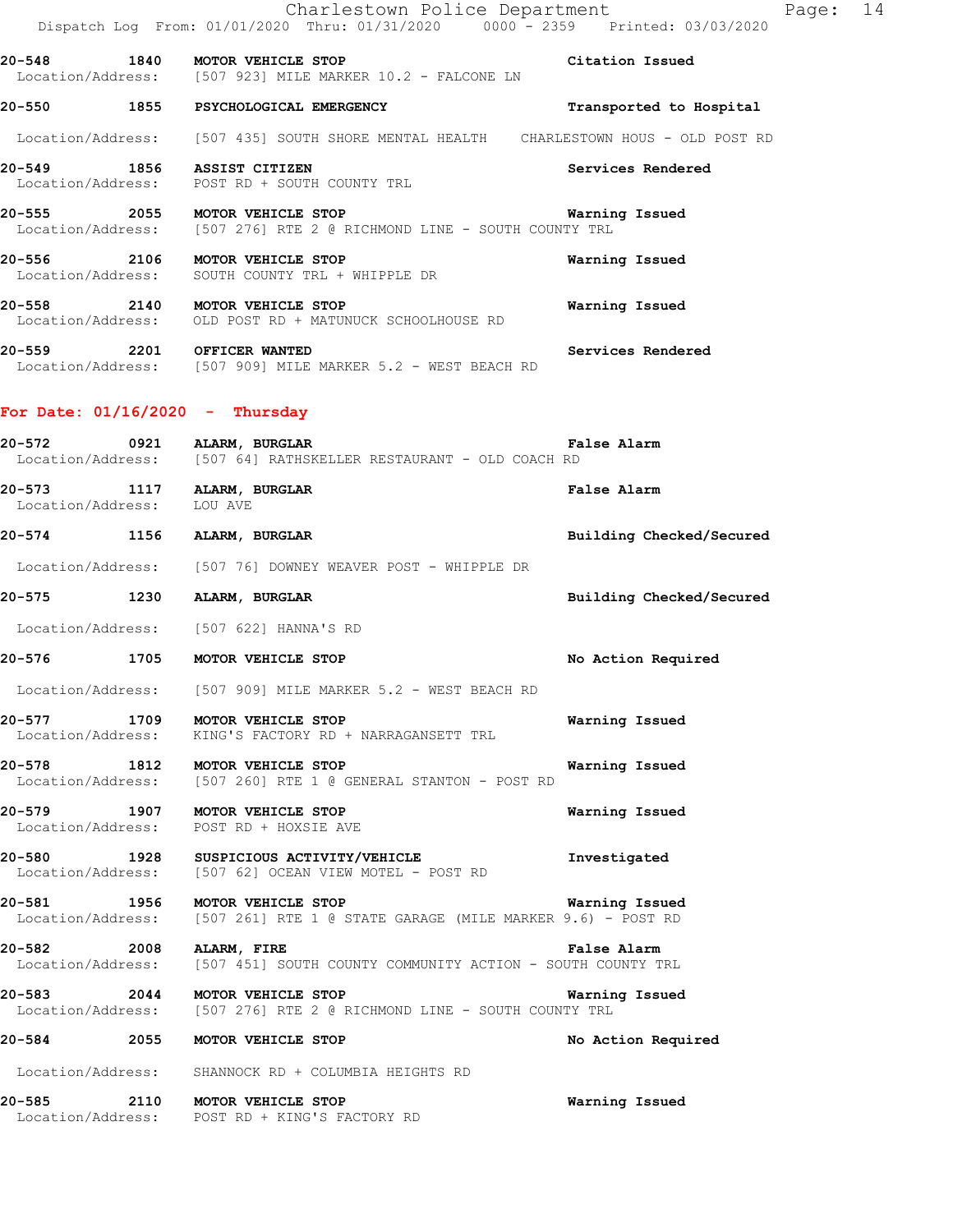|                                                             | - 1 -<br>Dispatch Log From: 01/01/2020 Thru: 01/31/2020 0000 - 2359 Printed: 03/03/2020                                                      |                          |
|-------------------------------------------------------------|----------------------------------------------------------------------------------------------------------------------------------------------|--------------------------|
|                                                             | 20-586 2110 MOTOR VEHICLE STOP<br>Location/Address: POST RD + SOUTH COUNTY TRL                                                               | Warning Issued           |
| 20-587 2125 ALARM, FIRE                                     | Location/Address: [507 451] SOUTH COUNTY COMMUNITY ACTION - SOUTH COUNTY TRL                                                                 | False Alarm              |
| 20-588 2134 ALARM, BURGLAR                                  |                                                                                                                                              | Building Checked/Secured |
| Location/Address: WEST BEACH RD                             |                                                                                                                                              |                          |
|                                                             | 20-589 2147 MOTOR VEHICLE STOP<br>Location/Address: WEST BEACH RD + SUNSET DR                                                                | <b>Warning Issued</b>    |
|                                                             | 20-590 2223 MOTOR VEHICLE STOP<br>Location/Address: [507 200] RTE 1 @ PACKAGE STORE - POST RD                                                | <b>Warning Issued</b>    |
| For Date: $01/17/2020 -$ Friday                             |                                                                                                                                              |                          |
|                                                             | 20-596 0142 MOTOR VEHICLE STOP<br>Location/Address: RICHMOND LINE - SOUTH COUNTY TRL                                                         | Warning Issued           |
| 20-602 0421 ALARM, BURGLAR                                  | Location/Address: [507 388] STUMPY POINT LN                                                                                                  | False Alarm              |
|                                                             | 20-603 0610 MOTOR VEHICLE STOP<br>Location/Address: POST RD + BEND RD                                                                        | Warning Issued           |
| 20-604 0902 ASSIST CITIZEN<br>Location/Address: OLD POST RD | Refer To Incident: 20-15-OF                                                                                                                  | Report Taken             |
|                                                             | 20-606 0927 MOTOR VEHICLE STOP<br>Location/Address: [507 261] RTE 1 @ STATE GARAGE (MILE MARKER 9.6) - POST RD<br>Refer To Summons: 20-15-AR | Arrest(s) Made           |
|                                                             | Summons: HUNTER, IAN Z<br>Address: 171 POST RD Apt. #16 WESTERLY, RI<br>Age: 28                                                              |                          |
|                                                             | Charges: Driving after denial, suspension or revocation of license - 1st Offense                                                             |                          |
|                                                             | 20-609 1212 MOTOR VEHICLE STOP<br>Location/Address: POST RD + TAMANACO DR                                                                    | Warning Issued           |
| $20 - 610$<br>1505                                          | ASSIST CITIZEN<br>Location/Address: [507 642] CHARLESTOWN POLICE DEPARTMENT - OLD POST RD<br>Refer To Incident: 20-16-OF                     | Investigated             |
| 20-611<br>Location/Address:<br>Refer To Summons:            | 1627 MOTOR VEHICLE STOP<br>SHANNOCK RD<br>$20 - 16 - AR$                                                                                     | Arrest(s) Made           |
| Age:<br>Charges:                                            | Summons: RIVERA, JULIO D<br>Address: 67 COLUMBIA HEIGHTS RD CHARLESTOWN, RI<br>44<br>DRIVING WITH EXPIRED LICENSE OR WITHOUT LIC-1ST OFF     |                          |
| 20-612                                                      |                                                                                                                                              |                          |
| 1709<br>Refer To Arrest:                                    | <b>WARRANT ARREST</b><br>Location/Address: [507 642] CHARLESTOWN POLICE DEPARTMENT - OLD POST RD<br>20-17-AR                                 | Arrest(s) Made           |
| Arrest:                                                     | WISE, WILLIAM L<br>Address: 25 MERRILL LN BUILDING #25 Apt. #101 NORTH KINGSTOWN, RI                                                         |                          |

 Age: 38 Charges: DISORDERLY CONDUCT

**20-614 1847 SUSPICIOUS ACTIVITY/VEHICLE Investigated**  Location/Address: JACOB PERRY DR

**20-615 1935 MOTOR VEHICLE COMPLAINT Could Not Locate**  Vicinity of: [507 286] RTE 112 @ RICHMOND LINE - CAROLINA BACK RD

**20-616 2137 POLICE TRANSPORT Taken/Refered to Other Agency**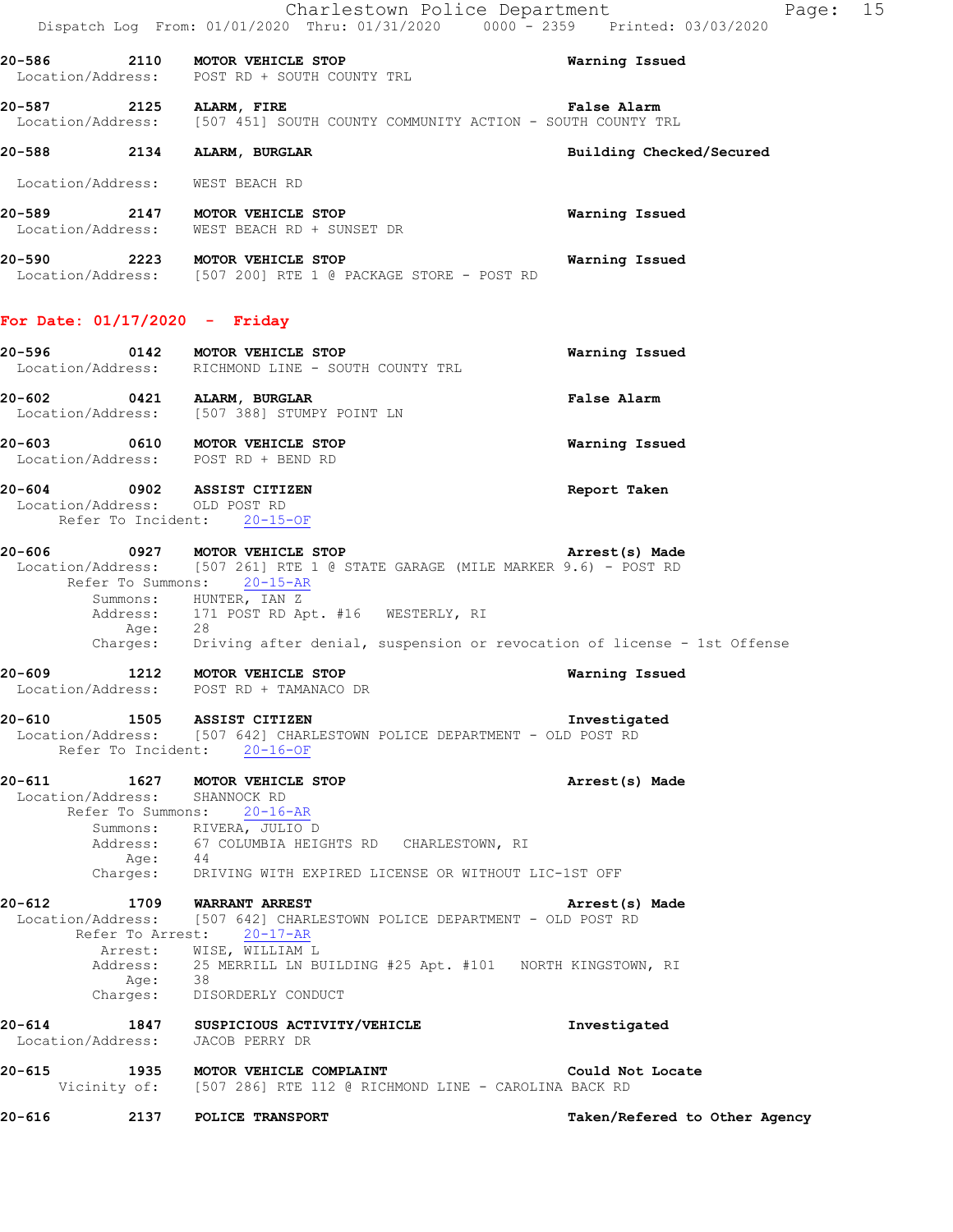### Location/Address: [507 642] CHARLESTOWN POLICE DEPARTMENT - OLD POST RD

**20-618 2310 DISTURBANCE/Music/Noise Investigated**  Location/Address: CARMICHAEL LN

## **For Date: 01/18/2020 - Saturday**

|                                                     | 20-620 0021 MOTOR VEHICLE STOP<br>Location/Address: [507 37] CHARLESTOWN WINE AND SPIRITS - OLD POST RD | Warning Issued     |
|-----------------------------------------------------|---------------------------------------------------------------------------------------------------------|--------------------|
|                                                     | 20-621 0032 MOTOR VEHICLE STOP<br>Location/Address: POST RD + SOUTH COUNTY TRL                          | Warning Issued     |
|                                                     | 20-622 0104 MOTOR VEHICLE STOP<br>Location/Address: POST RD + GENERAL STANTON LN                        | Warning Issued     |
|                                                     | 20-631 0155 SUSPICIOUS ACTIVITY/VEHICLE<br>Location/Address: [507 854] WINDSWEPT INN - PROSSER TRL      | Investigated       |
|                                                     | 20-641 1256 MOTOR VEHICLE STOP                                                                          | No Action Required |
|                                                     | Location/Address: [507 261] RTE 1 @ STATE GARAGE (MILE MARKER 9.6) - POST RD                            |                    |
|                                                     | 20-645 1405 MOTOR VEHICLE STOP<br>Location/Address: SOUTH COUNTY TRL + POST RD                          | Warning Issued     |
| 20-646 1712 MVA - Minor                             |                                                                                                         | No Action Required |
|                                                     | Location/Address: SHANNOCK RD + OLD COACH RD                                                            |                    |
| Location/Address: OLD MILL RD                       | 20-647 1816 ROAD HAZARD/OBSTRUCTION                                                                     | Services Rendered  |
|                                                     | 20-648 1900 MOTOR VEHICLE STOP<br>Vicinity of: [507 62] OCEAN VIEW MOTEL - POST RD                      | Warning Issued     |
| 20-649 1905 MVA - Minor<br>Location/Address: OLD RD | Refer To Accident: 20-5-AC                                                                              | Report Taken       |

**20-650 1908 ASSIST OTHER POLICE DEPT Could Not Locate**  Location/Address: POST RD

### **For Date: 01/19/2020 - Sunday**

| 20-664 0229 MOTOR VEHICLE STOP                    | Location/Address: POST RD + SCHOOLHOUSE POND RD                                                    | Warning Issued    |
|---------------------------------------------------|----------------------------------------------------------------------------------------------------|-------------------|
|                                                   | Location/Address: POST RD + GENERAL STANTON LN                                                     | Warning Issued    |
| 20-666 0707<br>Location/Address: NARROW LN        | <b>VANDALISM</b>                                                                                   | Investigated      |
| 20-667 1055                                       | MOTOR VEHICLE STOP<br>Location/Address: [507 261] RTE 1 @ STATE GARAGE (MILE MARKER 9.6) - POST RD | Warning Issued    |
| 20-669 1200<br>Location/Address: CAROLINA BACK RD | MOTOR VEHICLE COMPLAINT                                                                            | Investigated      |
| 20-670                                            | 1231 ALARM, BURGLAR<br>Location/Address: [507 372] SOUTH SHORE MENTAL HEALTH - OLD POST RD         | Investigated      |
| 20-671<br>1237                                    | WELL BEING CHECK<br>Location/Address: [507 321] CHARLESTOWN BEACH - CHARLESTOWN BEACH RD           | Investigated      |
| 20-677<br>1533<br>Location/Address:               | <b>ASSIST CITIZEN</b><br>POST RD + KING'S FACTORY RD                                               | Services Rendered |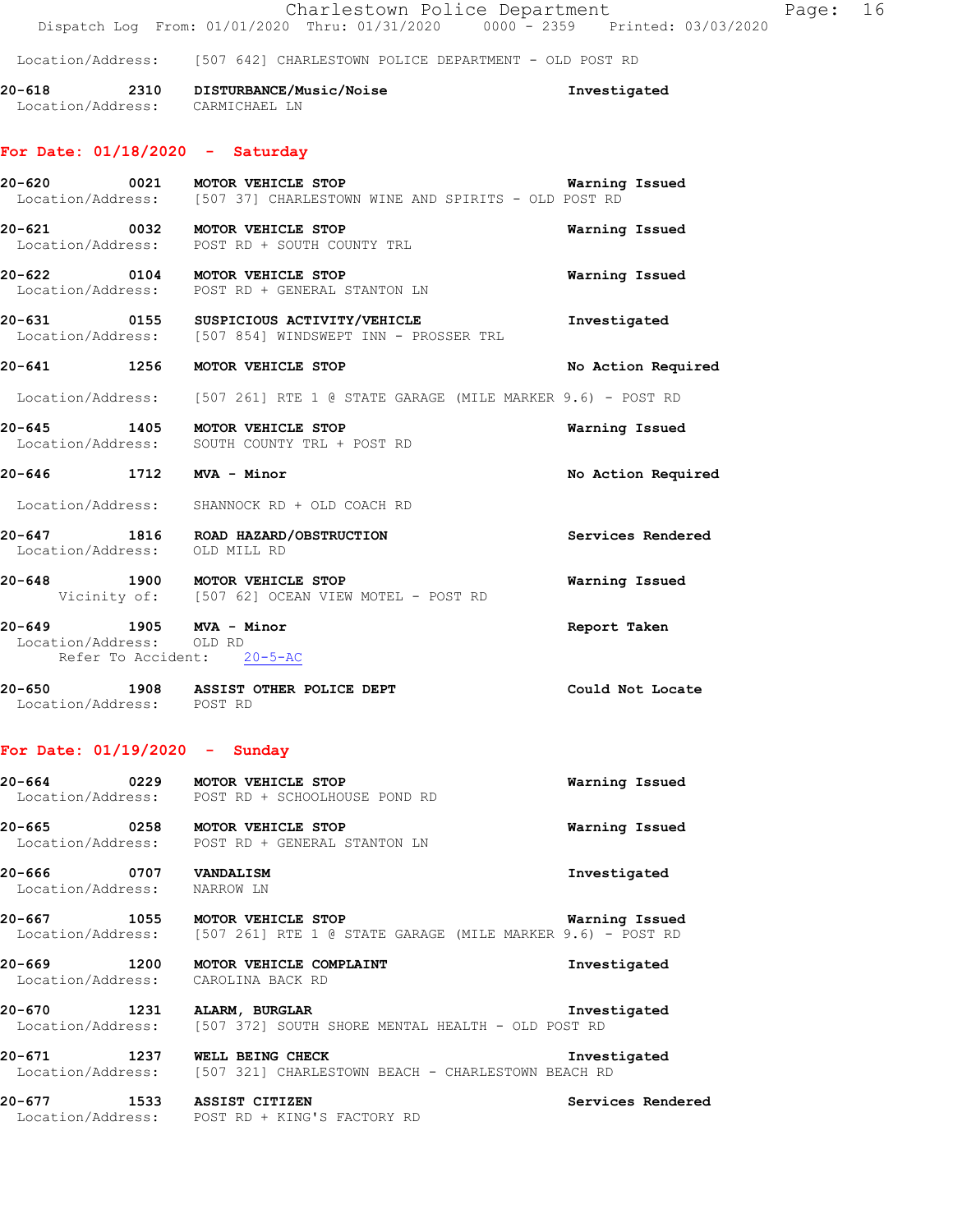**20-678 1603 MOTOR VEHICLE STOP Warning Issued**  Vicinity of: SOUTH COUNTY TRL **20-680 1634 SUSPICIOUS ACTIVITY/VEHICLE Investigated**  Location/Address: [507 657] COUNTRY FOOD MART, LLC - SOUTH COUNTY TRL **20-681 1749 TRAFFIC CONTROL Services Rendered**  Location/Address: POST RD + PROSSER TRL **20-682 1750 MOTOR VEHICLE STOP Warning Issued**  Location/Address: POST RD + SOUTH COUNTY TRL **20-683 1905 MOTOR VEHICLE COMPLAINT Citation Issued** Construction Construction Construction Address: [507 275] RTE 1 @ WESTERLY LINE - POST RD [507 275] RTE 1 @ WESTERLY LINE - POST RD **20-684 1924 MOTOR VEHICLE STOP Warning Issued**  Location/Address: [507 269] RTE 1 @ DRIVING RANGE - POST RD **20-685 1932 DISABLED MV Investigated**  Location/Address: [507 269] RTE 1 @ DRIVING RANGE - POST RD

**20-686 2134 MOTOR VEHICLE STOP Warning Issued**  Location/Address: [507 258] RTE 1 @ SOUTH KINGSTOWN LINE (MM 11.4) - POST RD

**20-687 2204 MOTOR VEHICLE STOP Warning Issued**  Location/Address: POST RD + KING'S FACTORY RD

**20-689 2343 MOTOR VEHICLE STOP Warning Issued**  Vicinity of: [507 28] SIMPLE PEASURES - SOUTH COUNTY TRL

**20-690 2352 MOTOR VEHICLE STOP Warning Issued**  Vicinity of: [507 258] RTE 1 @ SOUTH KINGSTOWN LINE (MM 11.4) - POST RD

## **For Date: 01/20/2020 - Monday**

**20-692 0100 MOTOR VEHICLE STOP Warning Issued**  Location/Address: [507 258] RTE 1 @ SOUTH KINGSTOWN LINE (MM 11.4) - POST RD **20-693 0101 ALARM, BURGLAR False Alarm**  Location/Address: MOHEGAN RD **20-694 0117 MOTOR VEHICLE STOP Warning Issued**  Location/Address: [507 100] RTE 1 @ FIORES (MILE MARKER 8.0) - POST RD **20-698 0233 MOTOR VEHICLE STOP Warning Issued**  Vicinity of: POST RD + PROSSER TRL **20-699 0735 911 CALLS/False/Hang-Ups/Open Investigated**  Location/Address: [507 201] KENYON INDUSTRIES - SHERMAN AVE **20-701 0848 FIRE, OTHER Investigated**  Location/Address: FIFTH AVE **20-702 1142 MOTOR VEHICLE STOP Warning Issued**  Vicinity of: POST RD **20-703 1157 MOTOR VEHICLE STOP Warning Issued**  Location/Address: [507 261] RTE 1 @ STATE GARAGE (MILE MARKER 9.6) - POST RD **20-704 1300 MOTOR VEHICLE STOP Warning Issued**  Vicinity of: KING'S FACTORY RD **20-705 1325 MOTOR VEHICLE STOP Warning Issued**  Location/Address: KING'S FACTORY RD + SHUMANKANUC HILL RD **20-706 1343 MOTOR VEHICLE STOP Warning Issued**  POST RD + SCHOOLHOUSE POND RD

**20-708 1814 MOTOR VEHICLE STOP Warning Issued**  Location/Address: POST RD + LAKESIDE DR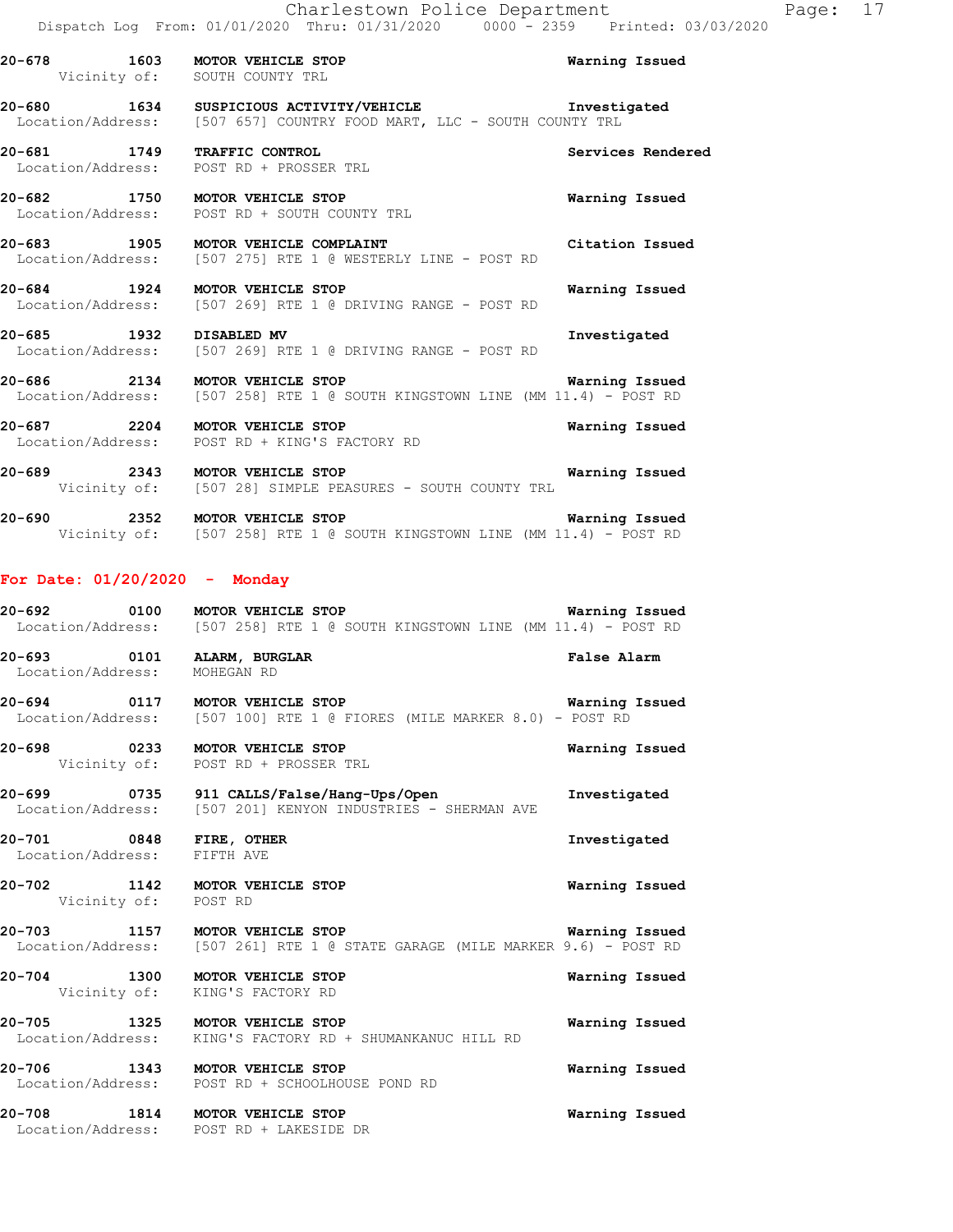### **For Date: 01/21/2020 - Tuesday**

|                          | 20-720 0655 MOTOR VEHICLE STOP<br>Location/Address: [507 284] RTE 91 @ RICHMOND LINE - ALTON CAROLINA RD                                   | Citation Issued |
|--------------------------|--------------------------------------------------------------------------------------------------------------------------------------------|-----------------|
|                          | 20-721 0716 MOTOR VEHICLE STOP<br>Location/Address: [507 284] RTE 91 @ RICHMOND LINE - ALTON CAROLINA RD                                   | Citation Issued |
|                          | 20-722 0739 MOTOR VEHICLE STOP<br>Location/Address: NEW BISCUIT CITY RD + SOUTH COUNTY TRL                                                 | Citation Issued |
|                          | 20-723 0749 MOTOR VEHICLE STOP<br>Location/Address: SOUTH COUNTY TRL + NEW BISCUIT CITY RD                                                 | Citation Issued |
|                          | 20-724 0805 MOTOR VEHICLE STOP<br>Location/Address: [507 279] RTE 2 @ CHARLESTOWN TOWN HALL - SOUTH COUNTY TRL                             | Warning Issued  |
|                          | 20-725 0817 MOTOR VEHICLE STOP<br>Location/Address: [507 258] RTE 1 @ SOUTH KINGSTOWN LINE (MM 11.4) - POST RD                             | Citation Issued |
|                          | 20-726 0820 MOTOR VEHICLE STOP<br>Location/Address: POST RD + HOXSIE AVE                                                                   | Warning Issued  |
|                          | 20-732 0924 ANNOYING PHONE CALLS<br>Location/Address: [507 642] CHARLESTOWN POLICE DEPARTMENT - OLD POST RD<br>Refer To Incident: 20-18-OF | Investigated    |
| 20-733 1544 CIVIL MATTER | Location/Address: [507 642] CHARLESTOWN POLICE DEPARTMENT - OLD POST RD<br>Refer To Incident: 20-19-OF                                     | Report Taken    |
|                          | 20-734 1624 ASSIST OTHER TOWN DEPT<br>Location/Address: [507 238] LOBSTER POT RESTAURANT - POST RD                                         | Investigated    |
|                          | 20-736 1646 MOTOR VEHICLE STOP<br>Location/Address: [507 260] RTE 1 @ GENERAL STANTON - POST RD                                            | Warning Issued  |
|                          | 20-737 1752 MOTOR VEHICLE STOP                                                                                                             | Warning Issued  |

Location/Address: [507 276] RTE 2 @ RICHMOND LINE - SOUTH COUNTY TRL

**20-746 2244 PSYCHOLOGICAL EMERGENCY Transported to Hospital**  Location/Address: [507 435] SOUTH SHORE MENTAL HEALTH CHARLESTOWN HOUS - OLD POST RD

### **For Date: 01/22/2020 - Wednesday**

| 20-752 0056 | ASSIST OTHER POLICE DEPT                                                                                                                                                                                                                                                                                                                                                             | Services Rendered                                                                                                                                                                                                              |
|-------------|--------------------------------------------------------------------------------------------------------------------------------------------------------------------------------------------------------------------------------------------------------------------------------------------------------------------------------------------------------------------------------------|--------------------------------------------------------------------------------------------------------------------------------------------------------------------------------------------------------------------------------|
|             | Location/Address: WESTERLY LINE - POST RD + WARREN RD                                                                                                                                                                                                                                                                                                                                |                                                                                                                                                                                                                                |
|             | 20-767 1402 MOTOR VEHICLE STOP                                                                                                                                                                                                                                                                                                                                                       | Citation Issued                                                                                                                                                                                                                |
|             | Location/Address: [507 914] MILE MARKER 6.8 - WILDFLOWER RD                                                                                                                                                                                                                                                                                                                          |                                                                                                                                                                                                                                |
|             |                                                                                                                                                                                                                                                                                                                                                                                      | Citation Issued                                                                                                                                                                                                                |
|             | Location/Address: [507 362] RTE 2 @ SUNOCO - SOUTH COUNTY TRL<br>Refer To Incident: 20-20-OF                                                                                                                                                                                                                                                                                         |                                                                                                                                                                                                                                |
| 20-769      | 1635 MOTOR VEHICLE STOP                                                                                                                                                                                                                                                                                                                                                              | Warning Issued                                                                                                                                                                                                                 |
|             | Location/Address: [507 910] MILE MARKER 5.6 - EAST BEACH RD                                                                                                                                                                                                                                                                                                                          |                                                                                                                                                                                                                                |
|             | 20-770 1656 SUSPICIOUS ACTIVITY/VEHICLE                                                                                                                                                                                                                                                                                                                                              | Investigated                                                                                                                                                                                                                   |
|             | Location/Address: [507 72] CUMBERLAND FARMS - OLD POST RD                                                                                                                                                                                                                                                                                                                            |                                                                                                                                                                                                                                |
|             | 20-774 1742 MOTOR VEHICLE STOP                                                                                                                                                                                                                                                                                                                                                       | Warning Issued                                                                                                                                                                                                                 |
|             | Location/Address: GARDENIA DR + OLD SHANNOCK RD                                                                                                                                                                                                                                                                                                                                      |                                                                                                                                                                                                                                |
| 007.77      | $\overline{1}$ $\overline{1}$ $\overline{1}$ $\overline{1}$ $\overline{1}$ $\overline{1}$ $\overline{1}$ $\overline{1}$ $\overline{1}$ $\overline{1}$ $\overline{1}$ $\overline{1}$ $\overline{1}$ $\overline{1}$ $\overline{1}$ $\overline{1}$ $\overline{1}$ $\overline{1}$ $\overline{1}$ $\overline{1}$ $\overline{1}$ $\overline{1}$ $\overline{1}$ $\overline{1}$ $\overline{$ | and the second control of the second control of the second control of the second control of the second control of the second control of the second control of the second control of the second control of the second control o |

**20-776 1745 MVA - Minor Report Taken**  Location/Address: [507 29] ARROWHEAD DENTAL - SOUTH COUNTY TRL Refer To Accident: 20-6-AC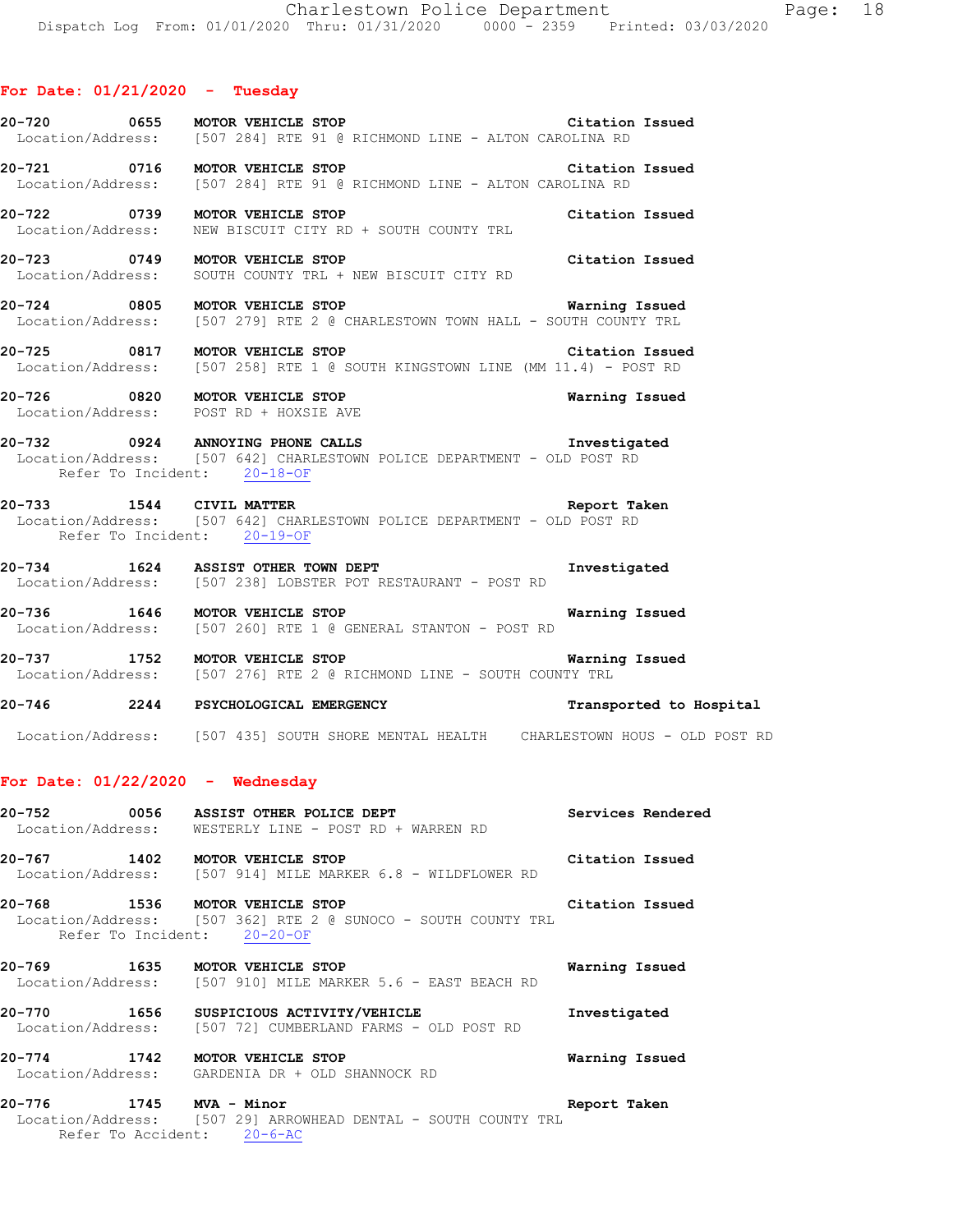**20-779 1804 MOTOR VEHICLE STOP Warning Issued**  Location/Address: KING'S FACTORY RD + SHUMANKANUC HILL RD **20-780 1825 MOTOR VEHICLE STOP WATH WATHING ISSUED**<br>Location/Address: [507 279] RTE 2 @ CHARLESTOWN TOWN HALL - SOUTH COUNTY TRL [507 279] RTE 2 @ CHARLESTOWN TOWN HALL - SOUTH COUNTY TRL **20-782 1910 MOTOR VEHICLE STOP Citation Issued**  Location/Address: [507 921] MILE MARKER 9.6 - CROSS MILLS RD **20-783 1949 MOTOR VEHICLE STOP Warning Issued**  Location/Address: [507 269] RTE 1 @ DRIVING RANGE - POST RD **20-784 2157 MOTOR VEHICLE STOP Citation Issued**  Location/Address: [507 921] MILE MARKER 9.6 - CROSS MILLS RD Refer To Incident: 20-21-OF **20-785 2204 MOTOR VEHICLE STOP Warning Issued**  Location/Address: OLD MILL RD + SOUTH COUNTY TRL **For Date: 01/23/2020 - Thursday 20-789 0037 TRAFFIC CONTROL No Action Required**  Location/Address: [507 208] HITCHING POST - POST RD **20-793 0204 MOTOR VEHICLE STOP Arrest(s) Made**  Location/Address: [507 897] MASONIC TEMPLE - SOUTH COUNTY TRL Refer To Arrest: 20-18-AR Arrest: MUSSAVAGE, LAWRENCE R Address: 10 CHURCH ST BARRINGTON, RI<br>Age: 54 Age: Charges: DUI/DRUGS/ALCOHOL/1ST OFFENSE - B.A.C. UNKNOWN Refusal to Submit to Chemical Test - 1st Violation Possession of Marijuana, 1 Oz or Less, Over 18 Years **20-794 0832 MOTOR VEHICLE STOP Warning Issued**  Location/Address: POST RD **20-795 0854 POLICE TRANSPORT Taken/Refered to Other Agency** Location/Address: [507 642] CHARLESTOWN POLICE DEPARTMENT - OLD POST RD **20-796 0859 MOTOR VEHICLE STOP Warning Issued**  Location/Address: [507 258] RTE 1 @ SOUTH KINGSTOWN LINE (MM 11.4) - POST RD **20-797 0920 MOTOR VEHICLE STOP Warning Issued**  Location/Address: [507 100] RTE 1 @ FIORES (MILE MARKER 8.0) - POST RD **20-798 1005 ALARM, BURGLAR False Alarm**  Location/Address: [507 416] MOHEGAN RD **20-800 1105 COMPLAINT Investigated Investigated Investigated Investigated Investigated Instant Investigated** [507 60] CHARLESTOWN EQUIPMENT - NARROW LN **20-801 1109 MOTOR VEHICLE COMPLAINT Warning Issued** Vicinity of: [507 269] POST RD + WEST BEACH RD [507 269] POST RD + WEST BEACH RD **20-803 1227 MOTOR VEHICLE STOP Warning Issued** 

 Location/Address: POST RD + TAMANACO DR **20-804 1256 POLICE TRANSPORT Services Rendered**  Location/Address: EAST QUAIL RUN

**20-805 1257 EMBEZZELMENT/FRAUD/FORGERY Investigated**  Location/Address: [507 763] WORDEN'S POND RD

**20-806 1309 COMPLAINT Report Taken**  Location/Address: [507 929] CHURCHWOODS HOUSING COMPLEX - OLD POST RD Refer To Incident: 20-22-OF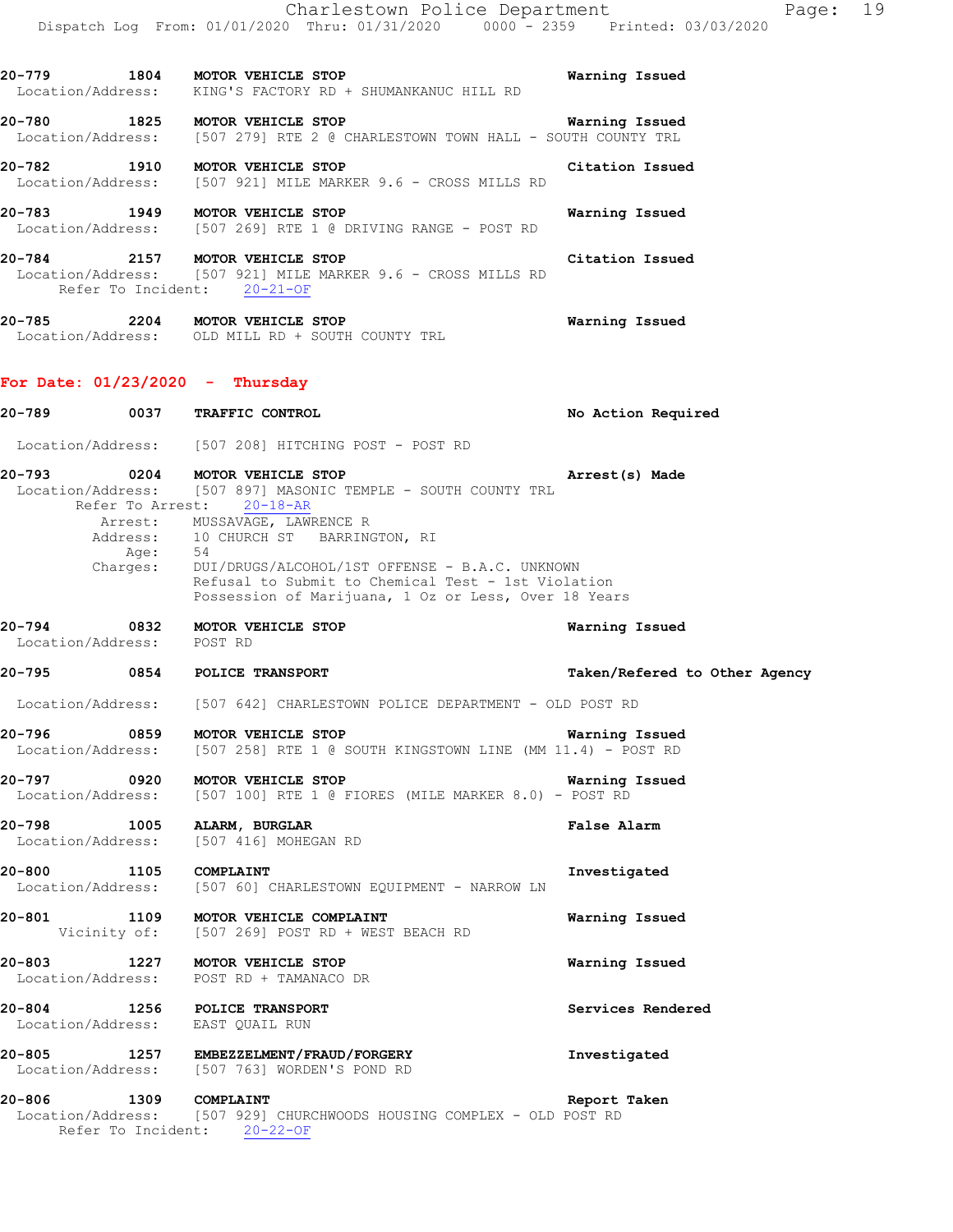**20-808 1549 MOTOR VEHICLE STOP Citation Issued** 

 Location/Address: CAROLINA BACK RD + S COUNTY TRL **20-811 1653 MOTOR VEHICLE STOP Warning Issued**  Location/Address: SOUTH COUNTY TRL **20-812 1808 MOTOR VEHICLE STOP Warning Issued**  Vicinity of: [507 19] CHARLESTOWN ELEMENTARY SCHOOL - CAROLINA BACK RD **20-813** 1810 MOTOR VEHICLE STOP Citation Issued Location/Address: POST RD + PROSSER TRL POST RD + PROSSER TRL **20-815 2115 MOTOR VEHICLE STOP Citation Issued**  Location/Address: SOUTH COUNTY TRL + POST RD **20-816 2203 MOTOR VEHICLE STOP Warning Issued**  Location/Address: SAND PLAIN RD **For Date: 01/24/2020 - Friday 20-830 0108 MOTOR VEHICLE STOP Citation Issued**  Location/Address: SOUTH COUNTY TRL **20-834 0739 MVA - Minor Report Taken**  Location/Address: SHUMANKANUC HILL RD + BURLINGAME DR Refer To Accident: 20-7-AC **20-836 1113 MOTOR VEHICLE STOP Arrest(s) Made**  Location/Address: [507 303] RTE 1 @ SOUTH SHORE MENTAL HEALTH (MM 9.0) - POST RD Refer To Summons: 20-19-AR Summons: HARNEY, BRANDEN T Address: 4 INDUSTRIAL WESTERLY, RI Age: 30 Charges: Driving with Expired License - 1st Offense **20-837 1230 ASSIST OTHER AGENCY Services Rendered**  Location/Address: [507 881] CHARLESTOWN ANIMAL SHELTER - SAND HILL RD **20-838 1359 BURGLARY (Attempted B&E) Report Taken**  Location/Address: CEDAR RD Refer To Incident: 20-23-OF **20-839 1546 ALARM, BURGLAR Investigated**  Location/Address: [507 369] WILCOX TAVERN - OLD POST RD **20-840 1626 WARRANT ARREST Arrest(s) Made**  Location/Address: WHIPPLE DR Refer To Arrest: 20-20-AR Arrest: HARVEY, GAIL M Address: 43 WHIPPLE DR CHARLESTOWN, RI Age: 32 Charges: WARRANT OF ARREST ON AFFIDAVIT **20-842 1949 MOTOR VEHICLE STOP WATH WATHING ISSUED**<br>Vicinity of: [507 69] CHARLESTOWN AMBULANCE-RESCUE SERVICE - OLD POST RD [507 69] CHARLESTOWN AMBULANCE-RESCUE SERVICE - OLD POST RD **20-843 2000 MOTOR VEHICLE STOP Warning Issued**  Location/Address: [507 303] RTE 1 @ SOUTH SHORE MENTAL HEALTH (MM 9.0) - POST RD **20-844 2007 MOTOR VEHICLE STOP Warning Issued**  Location/Address: NARROW LN + POST RD **20-846 2037 SUSPICIOUS ACTIVITY/VEHICLE Investigated**  Location/Address: FRANCIS CARTER MEMORIAL PRESERVE - KING'S FACTORY RD **20-847 2135 MOTOR VEHICLE STOP Warning Issued**  Location/Address: POST RD + KING'S FACTORY RD **20-848 2225 MOTOR VEHICLE STOP Warning Issued**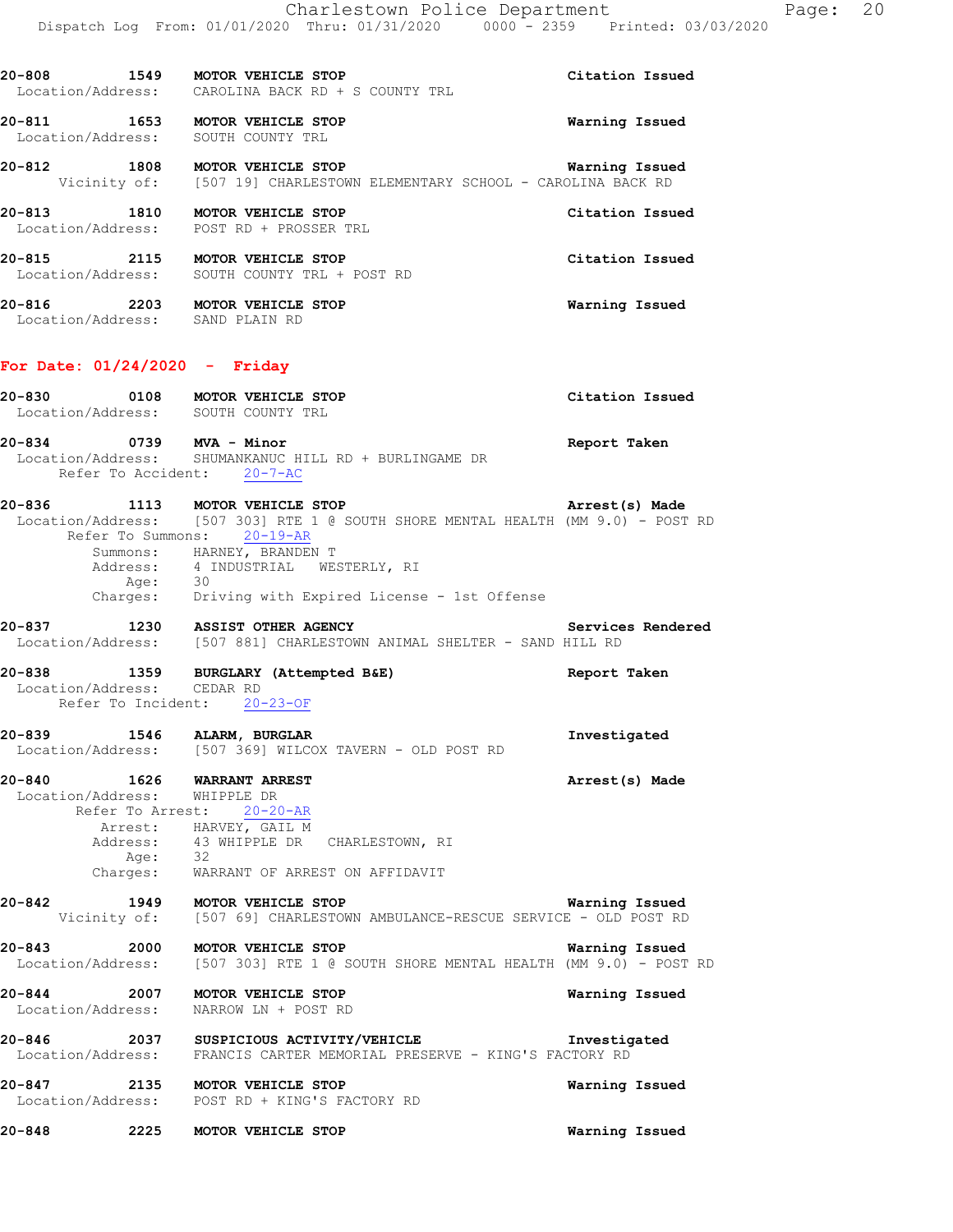|        |                                                                                              | Charlestown Police Department<br>Dispatch Log From: 01/01/2020 Thru: 01/31/2020 0000 - 2359 Printed: 03/03/2020            |                          | Page: | 21 |
|--------|----------------------------------------------------------------------------------------------|----------------------------------------------------------------------------------------------------------------------------|--------------------------|-------|----|
|        |                                                                                              | Location/Address: WORDEN'S POND RD + BISCUIT CITY RD                                                                       |                          |       |    |
|        | 20-849 2307 PHONE CALL                                                                       |                                                                                                                            | Building Checked/Secured |       |    |
|        | For Date: $01/25/2020 -$ Saturday                                                            |                                                                                                                            |                          |       |    |
|        |                                                                                              | 20-850 0001 MOTOR VEHICLE STOP<br>Vicinity of: POST RD + KING'S FACTORY RD                                                 | Warning Issued           |       |    |
|        |                                                                                              | 20-861 0024 SUSPICIOUS ACTIVITY/VEHICLE Services Rendered<br>Location/Address: [507 28] SIMPLE PEASURES - SOUTH COUNTY TRL |                          |       |    |
|        | Refer To Incident: 20-24-OF                                                                  | 20-872 0929 POLICE INFORMATION<br>Location/Address: [507 642] CHARLESTOWN POLICE DEPARTMENT - OLD POST RD                  | Report Taken             |       |    |
|        | 20-874 1129 ASSIST CITIZEN<br>Location/Address: SAND PLAIN RD<br>Refer To Incident: 20-25-OF |                                                                                                                            | Report Taken             |       |    |
|        | 20-875 1310 ALARM, BURGLAR                                                                   |                                                                                                                            | Building Checked/Secured |       |    |
|        |                                                                                              | Location/Address: [507 816] DRIFTWOOD DR                                                                                   |                          |       |    |
|        |                                                                                              | 20-877 1616 ASSIST OTHER POLICE DEPT<br>Location/Address: [507 275] RTE 1 @ WESTERLY LINE - POST RD                        | Services Rendered        |       |    |
|        | 20-879 1716 WARRANT ARREST                                                                   | Location/Address: [507 384] SOUTH COUNTY TRL                                                                               | Could Not Locate         |       |    |
|        |                                                                                              | 20-880 1734 SUSPICIOUS ACTIVITY/VEHICLE Inv<br>Location/Address: [507 45] RIPPY'S LIQUOR MART - SOUTH COUNTY TRL           | Investigated             |       |    |
|        |                                                                                              | 20-882 2113 MOTOR VEHICLE STOP<br>Location/Address: S COUNTY TRL + DOGWOOD DR                                              | Warning Issued           |       |    |
|        |                                                                                              | 20-883 2129 MOTOR VEHICLE STOP<br>Location/Address: [507 266] RTE 1 @ WILLOWS - POST RD                                    | Warning Issued           |       |    |
| 20-884 | Location/Address: OLD MILL RD                                                                | 2137 MOTOR VEHICLE STOP                                                                                                    | Warning Issued           |       |    |
|        | 20-885 2345 OFFICER WANTED<br>Location/Address: SCAPA FLOW RD<br>Refer To Incident: 20-26-OF |                                                                                                                            | Services Rendered        |       |    |
|        | For Date: $01/26/2020 -$ Sunday                                                              |                                                                                                                            |                          |       |    |
|        | 20-886 2014<br>Vicinity of: OLD COACH RD<br>Refer To Accident: 20-8-AC                       | 0200 MVA - W/Injury/Fluid/Hazard                                                                                           | Services Rendered        |       |    |
|        | Location/Address: SCAPA FLOW RD                                                              | 20-888 0335 FOLLOW-UP INVESTIGATION                                                                                        | Services Rendered        |       |    |
|        | Location/Address: POST RD                                                                    | 20-889 0821 MOTOR VEHICLE STOP                                                                                             | Warning Issued           |       |    |
|        |                                                                                              | 20-890 0838 MOTOR VEHICLE STOP<br>Location/Address: [507 266] RTE 1 @ WILLOWS - POST RD                                    | Warning Issued           |       |    |
|        | Location/Address:                                                                            | ROSS HILL RD                                                                                                               | Warning Issued           |       |    |
|        |                                                                                              | 20-893 0859 MOTOR VEHICLE STOP<br>Location/Address: [507 261] RTE 1 @ STATE GARAGE (MILE MARKER 9.6) - POST RD             | Warning Issued           |       |    |
|        | 20-895      0912                                                                             | ANIMAL COMPLAINT                                                                                                           | Services Rendered        |       |    |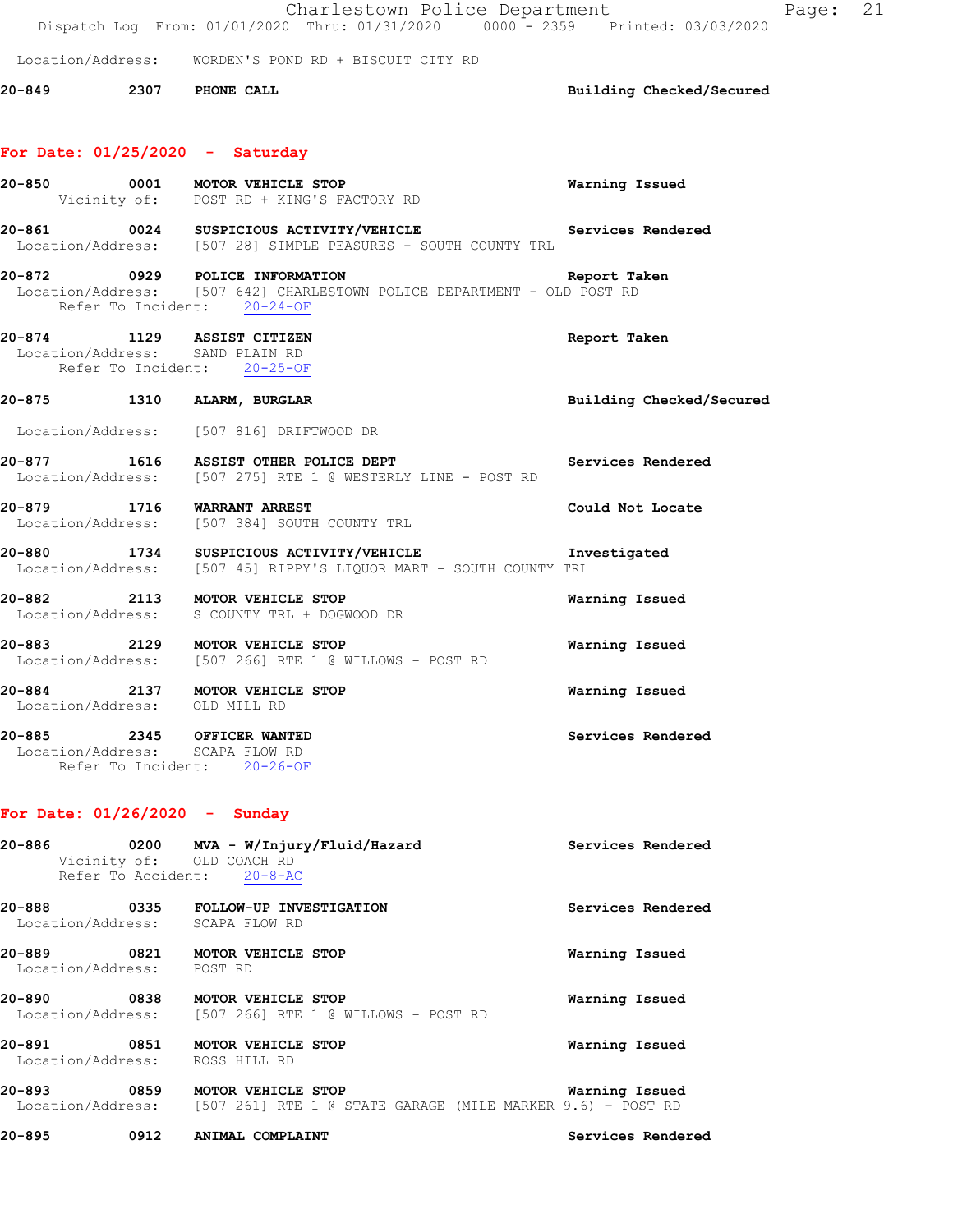|                                                                  | Charlestown Police Department<br>Dispatch Log From: 01/01/2020 Thru: 01/31/2020 0000 - 2359 Printed: 03/03/2020              | Page: 22                      |
|------------------------------------------------------------------|------------------------------------------------------------------------------------------------------------------------------|-------------------------------|
| Location/Address: DRIFTWOOD DR                                   |                                                                                                                              |                               |
|                                                                  | 20-897 0957 MOTOR VEHICLE STOP<br>Location/Address: [507 266] RTE 1 @ WILLOWS - POST RD                                      | Warning Issued                |
|                                                                  | 20-898 1002 MOTOR VEHICLE STOP<br>Location/Address: [507 279] RTE 2 @ CHARLESTOWN TOWN HALL - SOUTH COUNTY TRL               | Warning Issued                |
|                                                                  | 20-899 1029 MOTOR VEHICLE STOP<br>Location/Address: ROSS HILL RD + RIIDAM WAY                                                | Warning Issued                |
| Vicinity of: CLEARVIEW RD                                        | 20-900 1042 SUSPICIOUS ACTIVITY/VEHICLE                                                                                      | Investigated                  |
|                                                                  | 20-901 1120 MOTOR VEHICLE STOP<br>Location/Address: [507 243] KRYSTAL PENQUIN MOTEL - POST RD<br>Refer To Incident: 20-27-OF | Citation Issued               |
| 20-902 1232 FIRE, OTHER                                          |                                                                                                                              | Taken/Refered to Other Agency |
|                                                                  | Vicinity of: BISCUIT CITY RD + COUNTRY DR                                                                                    |                               |
| 20-903 1238 ANIMAL COMPLAINT<br>Location/Address: POND MEADOW RD |                                                                                                                              | Could Not Locate              |
|                                                                  | 20-904 1310 MOTOR VEHICLE STOP                                                                                               | No Action Required            |
|                                                                  | Location/Address: [507 266] RTE 1 @ WILLOWS - POST RD                                                                        |                               |
|                                                                  | 20-905 1317 POLICE INFORMATION<br>Location/Address: SHANNOCK BAPTIST CHURCH - SHANNOCK RD<br>Refer To Incident: 19-551-OF    | Report Taken                  |
| Location/Address: SHANNOCK RD                                    | 20-907 1520 FOLLOW-UP INVESTIGATION                                                                                          | Services Rendered             |
| Vicinity of: BISCUIT CITY RD                                     | 20-908 1530 ROAD HAZARD/OBSTRUCTION                                                                                          | Removed Hazard                |
| 20-909 1604 ALARM, BURGLAR                                       |                                                                                                                              | Building Checked/Secured      |
| Location/Address: NORTH NIANTIC DR                               |                                                                                                                              |                               |
|                                                                  | 20-911 1851 MOTOR VEHICLE STOP<br>Location/Address: [507 921] MILE MARKER 9.6 - CROSS MILLS RD                               | Warning Issued                |
| For Date: $01/27/2020 -$ Monday                                  |                                                                                                                              |                               |
| 20-922<br>Location/Address: WATCHAUG LN                          | 0527 OFFICER WANTED                                                                                                          | Investigated                  |
|                                                                  | 20-923 0719 MOTOR VEHICLE STOP<br>Location/Address: POST RD + SCHOOLHOUSE POND RD                                            | Warning Issued                |
| 20-924                                                           | 0804 MOTOR VEHICLE STOP<br>Location/Address: SOUTH COUNTY TRL + NEW BISCUIT CITY RD                                          | Warning Issued                |
|                                                                  | 20-925 0809 MOTOR VEHICLE STOP<br>Location/Address: SOUTH COUNTY TRL + NEW BISCUIT CITY RD                                   | Warning Issued                |
|                                                                  | 20-926 0816 MOTOR VEHICLE STOP<br>Location/Address: SOUTH COUNTY TRL + MAPLE LAKE FARM RD                                    | Citation Issued               |
|                                                                  | 20-927 0819 MOTOR VEHICLE STOP<br>Location/Address: [507 262] RTE 1 @ LIQUOR STORE (MILE MARKER 9.2) - POST RD               | Citation Issued               |
| 20-928                                                           | 0829 TRAFFIC CONTROL<br>Location/Address: [507 19] CHARLESTOWN ELEMENTARY SCHOOL - CAROLINA BACK RD                          | Citation Issued               |
| 20-929                                                           | 0938 MOTOR VEHICLE STOP                                                                                                      | Warning Issued                |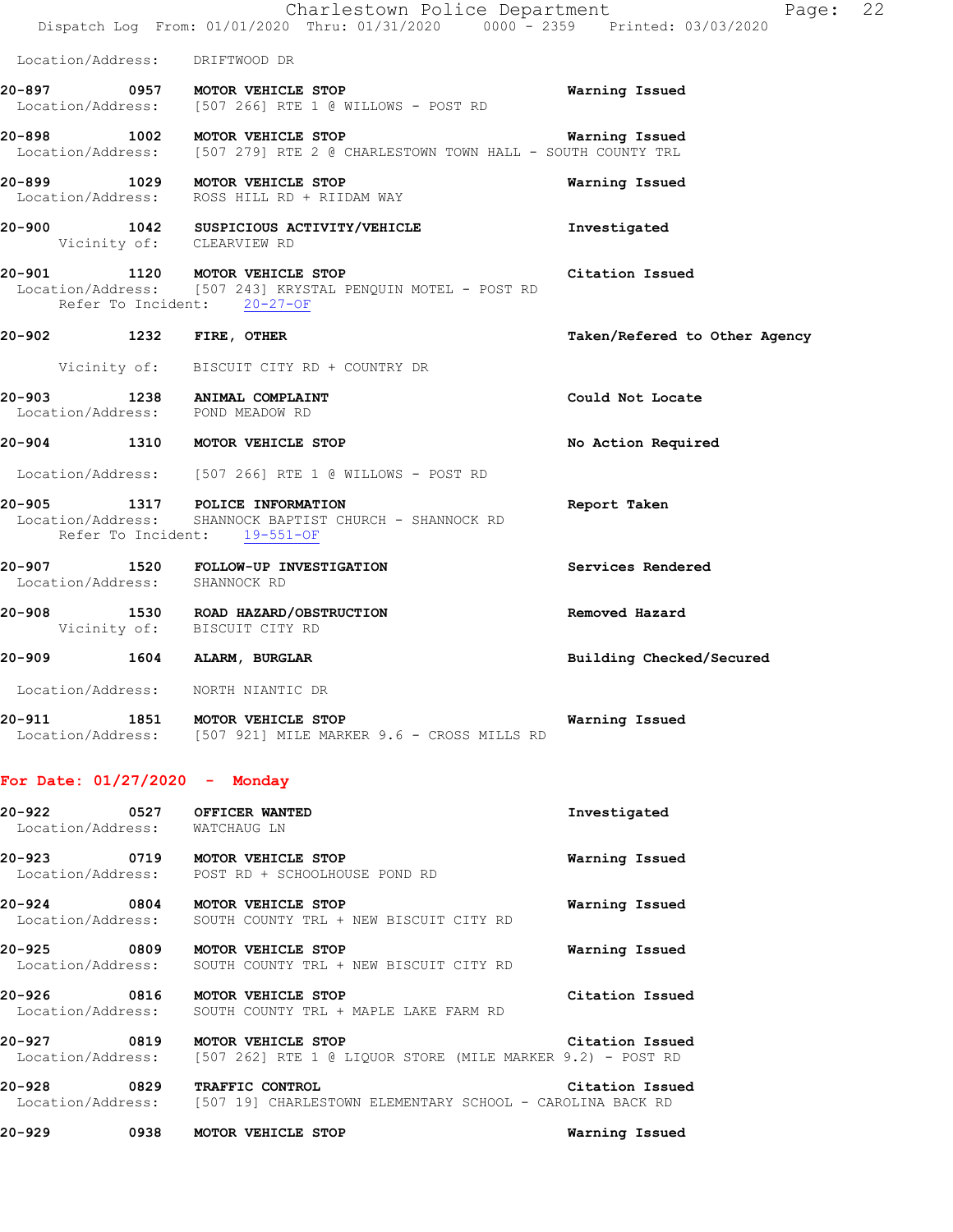|                                                                |              | Charlestown Police Department<br>Dispatch Log From: 01/01/2020 Thru: 01/31/2020 0000 - 2359 Printed: 03/03/2020                                                                                                                 | Page: 23          |
|----------------------------------------------------------------|--------------|---------------------------------------------------------------------------------------------------------------------------------------------------------------------------------------------------------------------------------|-------------------|
|                                                                |              | Vicinity of: ALTON CAROLINA RD                                                                                                                                                                                                  |                   |
|                                                                |              | 20-930 0955 MOTOR VEHICLE STOP<br>Location/Address: POST RD + GENERAL STANTON LN                                                                                                                                                | Warning Issued    |
|                                                                |              | 20-931 1005 POLICE INFORMATION<br>Location/Address: [507 302] RTE 1A @ SOUTH SHORE MENTAL HEALTH - OLD POST RD                                                                                                                  | Investigated      |
| Location/Address: BAXTER ST                                    |              | 20-932 1025 SUSPICIOUS ACTIVITY/VEHICLE<br>Refer To Incident: 20-28-OF                                                                                                                                                          | Report Taken      |
|                                                                |              | 20-933 1112 TRAFFIC CONTROL Services F<br>Location/Address: [507 376] SAINT JAMES CHURCH - MATUNUCK SCHOOLHOUSE RD                                                                                                              | Services Rendered |
|                                                                |              | 20-934 1119 MOTOR VEHICLE STOP<br>Location/Address: SOUTH COUNTY TRL + POST RD                                                                                                                                                  | Warning Issued    |
|                                                                |              | 20-935 1153 MOTOR VEHICLE STOP<br>Location/Address: SHUMANKANUC HILL RD                                                                                                                                                         | Warning Issued    |
| 20-936 1312 SERVE SUMMONS<br>Location/Address: SHANNOCK RD     |              |                                                                                                                                                                                                                                 | Services Rendered |
| 20-937 1328 ANIMAL COMPLAINT<br>Location/Address: DRIFTWOOD DR |              |                                                                                                                                                                                                                                 | Services Rendered |
| 20-938 1339 SERVE SUMMONS<br>Location/Address: HILLTOP DR      |              |                                                                                                                                                                                                                                 | Could Not Locate  |
| Location/Address: SANCTUARY RD                                 |              | 20-940 1352 EMBEZZELMENT/FRAUD/FORGERY<br>Refer To Incident: 20-29-OF                                                                                                                                                           | Report Taken      |
| 20-942 1546 FIRE, OTHER<br>Vicinity of: NARROW LN              |              |                                                                                                                                                                                                                                 | False Alarm       |
| 20-943 1615 COMPLAINT<br>Location/Address: JACOB PERRY DR      |              |                                                                                                                                                                                                                                 | Investigated      |
| Location/Address: HOXSIE AVE<br>Refer To Incident:             |              | 20-944 1637 BURGLARY (Attempted B&E)<br>$20 - 30 - OF$                                                                                                                                                                          | Report Taken      |
| 20-945<br>Location/Address:<br>Address:<br>Charges:            | 1732<br>Age: | MOTOR VEHICLE STOP<br>POST RD + KING'S FACTORY RD<br>Refer To Summons: 20-21-AR<br>Summons: HUNTER, IAN Z<br>171 POST RD Apt. #16 WESTERLY, RI<br>28<br>Driving after denial, suspension or revocation of license - 1st Offense | Arrest(s) Made    |
| 20-946<br>Location/Address:                                    | 1819         | MOTOR VEHICLE COMPLAINT<br>[507 282] RTE 2 @ SHUTE'S CORNER - SOUTH COUNTY TRL                                                                                                                                                  | Unfounded         |
| 20-947<br>Location/Address:                                    | 1830         | MOTOR VEHICLE COMPLAINT<br>[507 281] RTE 2 @ BEACHSIDE AUTO - SOUTH COUNTY TRL                                                                                                                                                  | Warning Issued    |
|                                                                |              | 20-953 2117 MOTOR VEHICLE STOP<br>Location/Address: POST RD + KING'S FACTORY RD                                                                                                                                                 | Warning Issued    |
| 20-954                                                         |              | 2137 MOTOR VEHICLE STOP<br>Location/Address: POST RD + SCHOOLHOUSE POND RD                                                                                                                                                      | Warning Issued    |
| For Date: $01/28/2020 - Tuesday$                               |              |                                                                                                                                                                                                                                 |                   |
| 20-972                                                         | 0714         | MOTOR VEHICLE STOP<br>Vicinity of: ALTON CAROLINA RD                                                                                                                                                                            | Warning Issued    |

**20-973 0722 MOTOR VEHICLE STOP Warning Issued**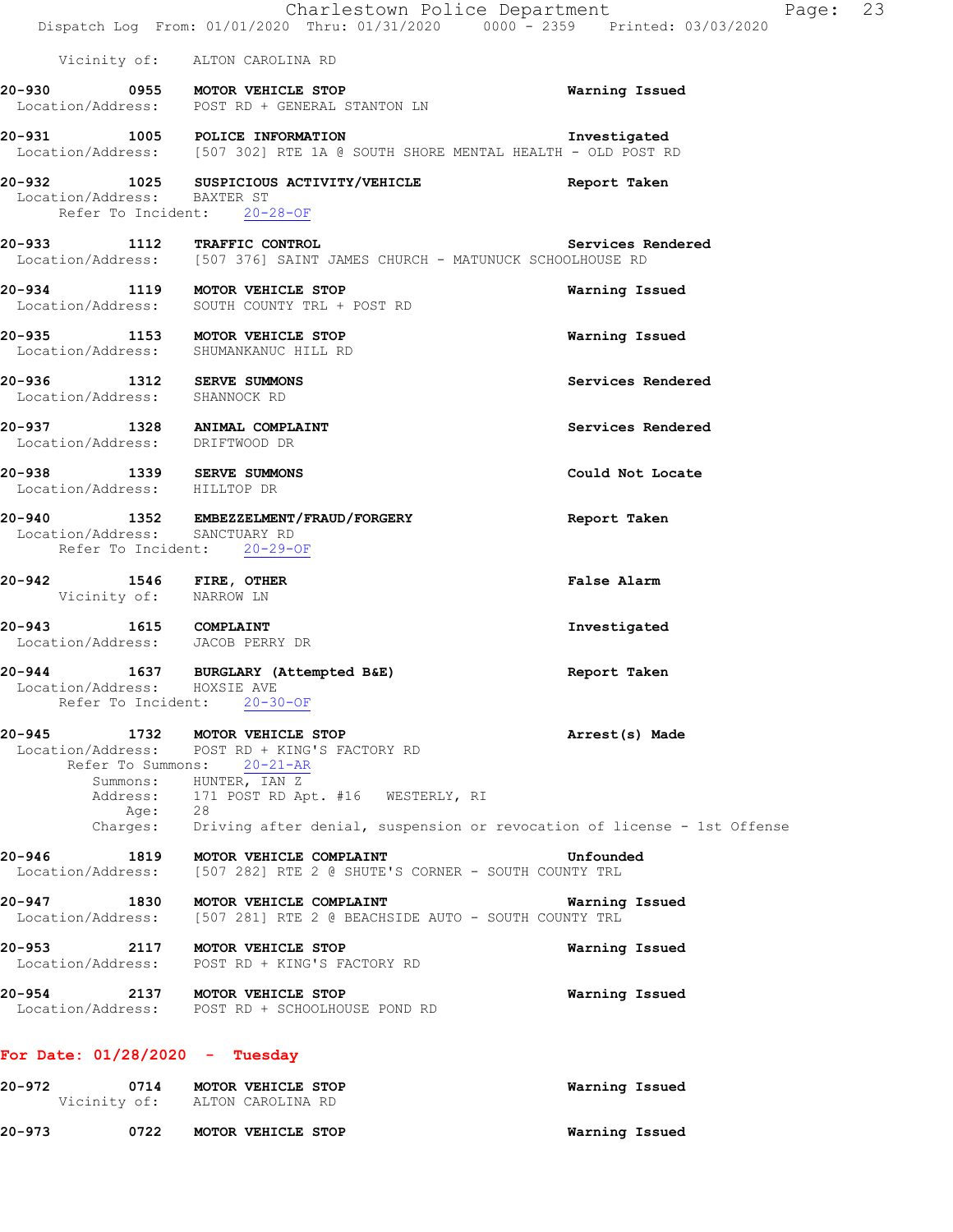|                                     | Charlestown Police Department<br>Dispatch Log From: 01/01/2020 Thru: 01/31/2020 0000 - 2359 Printed: 03/03/2020 |                    | Page: 24 |  |
|-------------------------------------|-----------------------------------------------------------------------------------------------------------------|--------------------|----------|--|
|                                     | Location/Address: [507 284] RTE 91 @ RICHMOND LINE - ALTON CAROLINA RD                                          |                    |          |  |
|                                     | 20-974 0738 MOTOR VEHICLE STOP<br>Location/Address: SOUTH COUNTY TRL + NEW BISCUIT CITY RD                      | Warning Issued     |          |  |
|                                     | 20-975 0750 MOTOR VEHICLE STOP<br>Location/Address: [507 276] RTE 2 @ RICHMOND LINE - SOUTH COUNTY TRL          | Warning Issued     |          |  |
|                                     | 20-976 0756 MOTOR VEHICLE STOP<br>Location/Address: SOUTH COUNTY TRL + NEW BISCUIT CITY RD                      | Warning Issued     |          |  |
|                                     | 20-977 0803 MOTOR VEHICLE STOP<br>Location/Address: SOUTH COUNTY TRL + MAPLE LAKE FARM RD                       | Warning Issued     |          |  |
|                                     | 20-978 0809 MOTOR VEHICLE STOP<br>Location/Address: SOUTH COUNTY TRL + NEW BISCUIT CITY RD                      | Warning Issued     |          |  |
|                                     | 20-979 0818 MOTOR VEHICLE STOP<br>Location/Address: SOUTH COUNTY TRL + NEW BISCUIT CITY RD                      | Warning Issued     |          |  |
|                                     | 20-980 0827 TRAFFIC CONTROL<br>Location/Address: [507 19] CHARLESTOWN ELEMENTARY SCHOOL - CAROLINA BACK RD      | Citation Issued    |          |  |
|                                     | 20-981 0829 POLICE INFORMATION<br>Vicinity of: CHARLES AVE                                                      | Services Rendered  |          |  |
|                                     | 20-982 0947 MOTOR VEHICLE STOP                                                                                  | No Action Required |          |  |
|                                     | Vicinity of: [507 29] ARROWHEAD DENTAL - SOUTH COUNTY TRL                                                       |                    |          |  |
|                                     | 20-983 1006 MOTOR VEHICLE STOP<br>Location/Address: POST RD + PROSSER TRL                                       | Warning Issued     |          |  |
|                                     | 20-984 1016 ASSIST OTHER POLICE DEPT<br>Location/Address: SK LINE - SHANNOCK RD                                 | Could Not Locate   |          |  |
|                                     | 20-985 1108 MOTOR VEHICLE STOP<br>Location/Address: POST RD + TAMANACO DR                                       | Warning Issued     |          |  |
|                                     | 20-987 1221 MOTOR VEHICLE STOP<br>Location/Address: [507 260] RTE 1 @ GENERAL STANTON - POST RD                 | Warning Issued     |          |  |
| Location/Address:                   | 20-988 1231 ROAD HAZARD/OBSTRUCTION<br>[507 909] MILE MARKER 5.2 - WEST BEACH RD                                | Investigated       |          |  |
| 20-989                              | 1238 MOTOR VEHICLE STOP<br>Location/Address: POST RD + SCHOOLHOUSE POND RD                                      | Warning Issued     |          |  |
|                                     | 20-990 1256 MOTOR VEHICLE STOP<br>Vicinity of: [507 937] GEMELLI BISTRO - FALCONE LN                            | Citation Issued    |          |  |
| 20-991<br>1322<br>Location/Address: | MOTOR VEHICLE STOP<br>POST RD + LAKESIDE DR                                                                     | Warning Issued     |          |  |
|                                     | 20-992 1337 MOTOR VEHICLE STOP<br>Vicinity of: [507 28] SIMPLE PEASURES - SOUTH COUNTY TRL                      | Citation Issued    |          |  |
| 20-993 1420 ALARM, BURGLAR          |                                                                                                                 | No Action Required |          |  |
|                                     | Location/Address: [507 816] DRIFTWOOD DR                                                                        |                    |          |  |
|                                     | 20-994 1518 MOTOR VEHICLE COMPLAINT                                                                             | No Action Required |          |  |
|                                     | Location/Address: [507 258] RTE 1 @ SOUTH KINGSTOWN LINE (MM 11.4) - POST RD                                    |                    |          |  |
| 20-995 1543 DISABLED MV             | Location/Address: [507 923] MILE MARKER 10.2 - FALCONE LN                                                       | Services Rendered  |          |  |
| 20-996<br>1709                      | ALARM, BURGLAR<br>Location/Address: [507 585] STEDMAN & KAZOUNIS - CROSSLAND ST                                 | False Alarm        |          |  |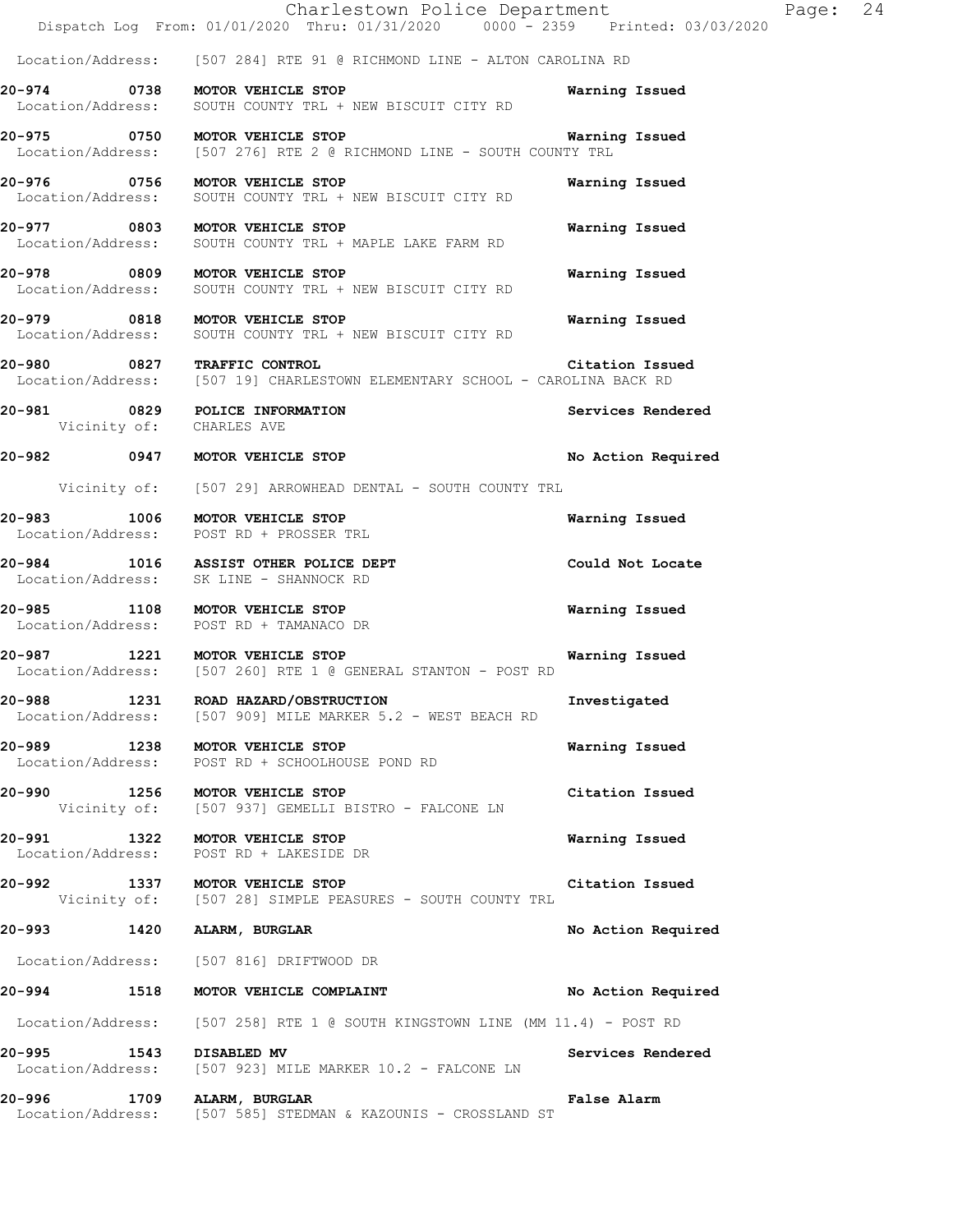**20-998 1748 OFFICER WANTED Peace Restored**  Location/Address: KING'S FACTORY RD **20-999 1750 WELL BEING CHECK Services Rendered**  Location/Address: OLD POST RD **20-1001 1949 MOTOR VEHICLE STOP Warning Issued**  Location/Address: SOUTH COUNTY TRL + CAROLINA BACK RD **20-1002 2015 SUSPICIOUS ACTIVITY/VEHICLE Investigated**  Location/Address: [507 469] OLD MILL DINER - SOUTH COUNTY TRL **20-1003 2053 MOTOR VEHICLE STOP Warning Issued**  Vicinity of: SOUTH COUNTY TRL **For Date: 01/29/2020 - Wednesday 20-1004 0101 MOTOR VEHICLE STOP Citation Issued**  Location/Address: POST RD + GENERAL STANTON LN **20-1022 0711 MOTOR VEHICLE STOP Warning Issued**  Location/Address: RICHMOND LINE - KING'S FACTORY RD **20-1023 0720 MOTOR VEHICLE STOP Warning Issued**  Location/Address: RICHMOND LINE - KING'S FACTORY RD **20-1024 0731 MOTOR VEHICLE STOP Warning Issued**  Location/Address: RICHMOND LINE - KING'S FACTORY RD **20-1026 0748 MOTOR VEHICLE STOP Warning Issued**  Location/Address: [507 269] RTE 1 @ DRIVING RANGE - POST RD **20-1027 0758 MOTOR VEHICLE STOP Arrest(s) Made**  Location/Address: [507 275] RTE 1 @ WESTERLY LINE - POST RD Refer To Arrest: 20-22-AR Arrest: GAULT, JAMES M Address: 871 TEN ROD RD NORTH KINGSTOWN, RI Age: 31<br>Charges: DRI DRIVING WITH SUSPENDED/REVOKED/CANCELLED LIC-2ND OFF **20-1028 0856 MOTOR VEHICLE STOP Arrest(s) Made**  Vicinity of: [507 258] RTE 1 @ SOUTH KINGSTOWN LINE (MM 11.4) - POST RD Refer To Summons: 20-23-AR Summons: CHAPLIN, JAMIE T Address: 44 ARMSTRONG PENT WAY Apt. #O NORTH STONINGTON, CT Age: 26 Charges: DRIVING WITH SUSPENDED/REVOKED/CANCELLED LIC-1ST OFF **20-1031 1058 POLICE INFORMATION Services Rendered**  Location/Address: [507 642] CHARLESTOWN POLICE DEPARTMENT - OLD POST RD Refer To Incident: 20-31-OF **20-1032 1111 DISABLED MV No Action Required**  Vicinity of: [507 269] RTE 1 @ DRIVING RANGE - POST RD **20-1033 1115 MOTOR VEHICLE STOP Warning Issued**  Location/Address: [507 100] RTE 1 @ FIORES (MILE MARKER 8.0) - POST RD **20-1034 1122 MOTOR VEHICLE STOP Arrest(s) Made**  Vicinity of: [507 275] RTE 1 @ WESTERLY LINE - POST RD Refer To Arrest: 20-24-AR Arrest: ORNBERG, STEPHEN R<br>Address: 33 TEECOMWASS DR 33 TEECOMWASS DR UNCISVILLE, CT<br>29  $A q e$ : Charges: DUI/DRUGS/ALCOHOL/1ST OFFENSE - B.A.C. UNKNOWN Refusal to Submit to Chemical Test - 1st Violation **20-1035 1538 SUSPICIOUS ACTIVITY/VEHICLE Report Taken**  Location/Address: CHARLESTOWN BEACH RD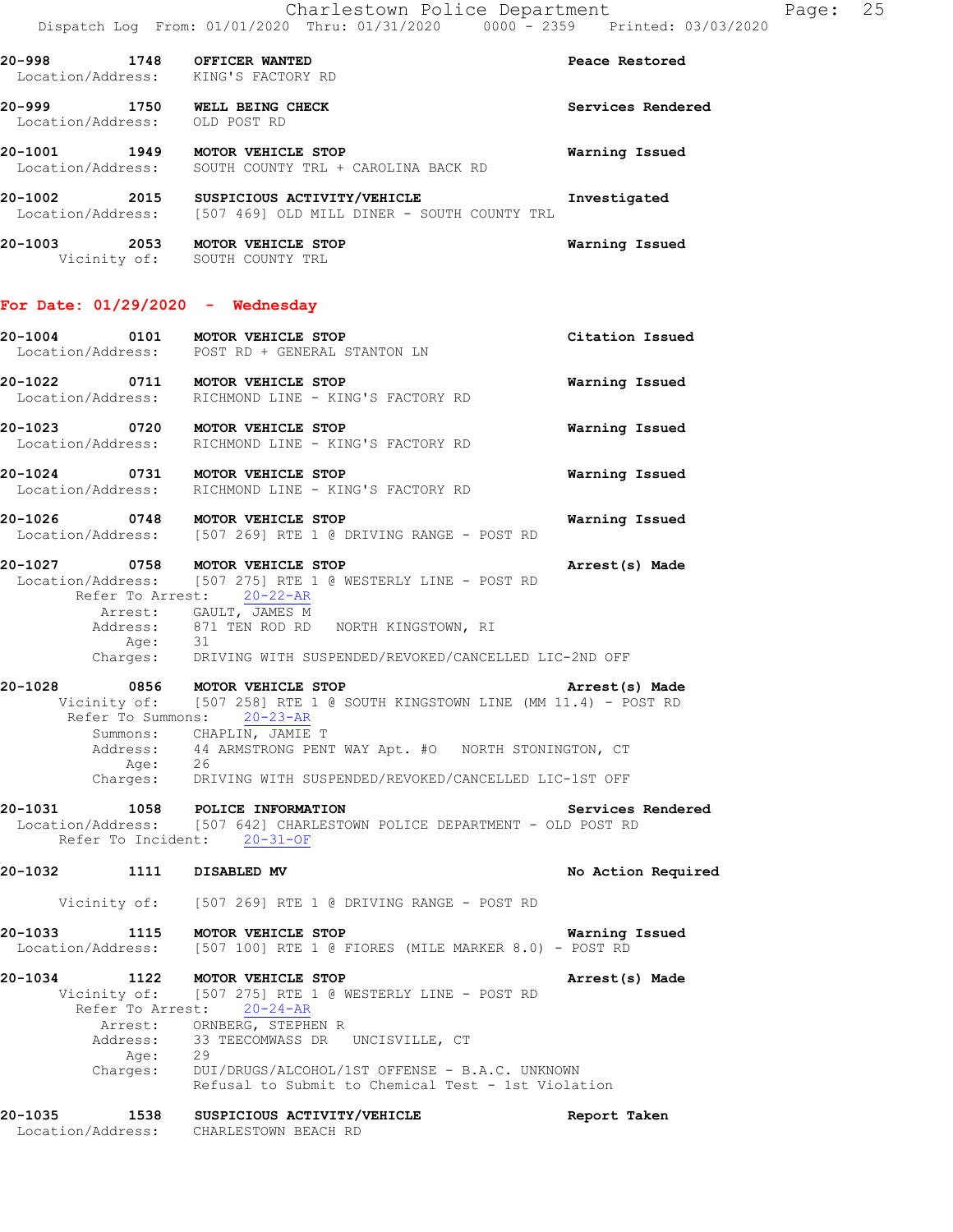|                                                       |              | Charlestown Police Department                                                                                                                                                                                                                                                                                 |                         | Page: 26 |
|-------------------------------------------------------|--------------|---------------------------------------------------------------------------------------------------------------------------------------------------------------------------------------------------------------------------------------------------------------------------------------------------------------|-------------------------|----------|
|                                                       |              | Dispatch Log From: 01/01/2020 Thru: 01/31/2020 0000 - 2359 Printed: 03/03/2020                                                                                                                                                                                                                                |                         |          |
|                                                       |              | Refer To Incident: 20-32-OF<br>20-1036 1547 MOTOR VEHICLE STOP                                                                                                                                                                                                                                                | Citation Issued         |          |
|                                                       |              | Location/Address: [507 266] RTE 1 @ WILLOWS - POST RD                                                                                                                                                                                                                                                         |                         |          |
| 20-1040 1815 VANDALISM                                |              | Location/Address: OLD POST RD<br>Refer To Incident: 20-33-OF                                                                                                                                                                                                                                                  | Report Taken            |          |
|                                                       |              | Location/Address: FLORENCE RD                                                                                                                                                                                                                                                                                 | Investigated            |          |
| 20-1043 1908 COMPLAINT<br>Location/Address: BAXTER ST |              |                                                                                                                                                                                                                                                                                                               | Services Rendered       |          |
|                                                       |              | 20-1044 2059 MVA - W/Injury/Fluid/Hazard<br>Location/Address: SAND PLAIN RD + SOUTH COUNTY TRL<br>Refer To Arrest: 20-25-AR<br>Arrest: READY, MICKEY J<br>Address: 261 RICHMOND TOWNHOUSE RD RICHMOND, RI<br>Age: 46<br>Charges: DUI/DRUGS/ALCOHOL/1ST OFFENSE - B.A.C. UNKNOWN<br>Refer To Accident: 20-9-AC | Arrest(s) Made          |          |
| Location/Address: POND ST                             |              | 20-1046 2229 SUSPICIOUS ACTIVITY/VEHICLE                                                                                                                                                                                                                                                                      | Investigated            |          |
|                                                       |              | For Date: $01/30/2020 -$ Thursday                                                                                                                                                                                                                                                                             |                         |          |
|                                                       |              | 20-1060 0611 MOTOR VEHICLE STOP<br>Location/Address: SK LINE - POST RD                                                                                                                                                                                                                                        | Warning Issued          |          |
|                                                       |              | 20-1063 1100 MOTOR VEHICLE STOP<br>Location/Address: POST RD + PROSSER TRL                                                                                                                                                                                                                                    | Warning Issued          |          |
|                                                       |              | 20-1066 1256 PSYCHOLOGICAL EMERGENCY                                                                                                                                                                                                                                                                          | Transported to Hospital |          |
|                                                       |              | Location/Address: [507 943] SHANNOCK RD + COLUMBIA HEIGHTS RD<br>Refer To Incident: 20-34-OF                                                                                                                                                                                                                  |                         |          |
| 20-1067<br>Location/Address:                          | 1401         | ANIMAL COMPLAINT<br>BUCKEYE BROOK RD                                                                                                                                                                                                                                                                          | Investigated            |          |
| 20-1071 1629                                          | Vicinity of: | MOTOR VEHICLE STOP<br>NARROW LN                                                                                                                                                                                                                                                                               | Warning Issued          |          |
| 20-1072 1700<br>Location/Address:                     |              | MOTOR VEHICLE STOP<br>OLD SHANNOCK RD                                                                                                                                                                                                                                                                         | Warning Issued          |          |
| 20-1073<br>Location/Address:                          | 1702         | MOTOR VEHICLE COMPLAINT<br>SHANNOCK RD                                                                                                                                                                                                                                                                        | Could Not Locate        |          |
| 20-1074 1726                                          |              | POLICE INFORMATION                                                                                                                                                                                                                                                                                            | No Action Required      |          |
|                                                       |              | Location/Address: PLAYGRUOND - COLUMBIA HEIGHTS RD                                                                                                                                                                                                                                                            |                         |          |
| 20-1076                                               | 2326         | PHONE CALL                                                                                                                                                                                                                                                                                                    | No Action Required      |          |
|                                                       |              |                                                                                                                                                                                                                                                                                                               |                         |          |

## **For Date: 01/31/2020 - Friday**

| 20-1096<br>Location/Address: | 1330 | <b>NOTIFICATION</b><br>[507 38] CHARLESTOWN POST OFFICE - OLD POST RD | Services Rendered |
|------------------------------|------|-----------------------------------------------------------------------|-------------------|
| 20-1097                      | 1622 | <b>MOTOR VEHICLE STOP</b><br>Location/Address: SOUTH COUNTY TRL       | Warning Issued    |
| 20-1098<br>Location/Address: | 1638 | WELL BEING CHECK<br>POST RD + KING'S FACTORY RD                       | Services Rendered |